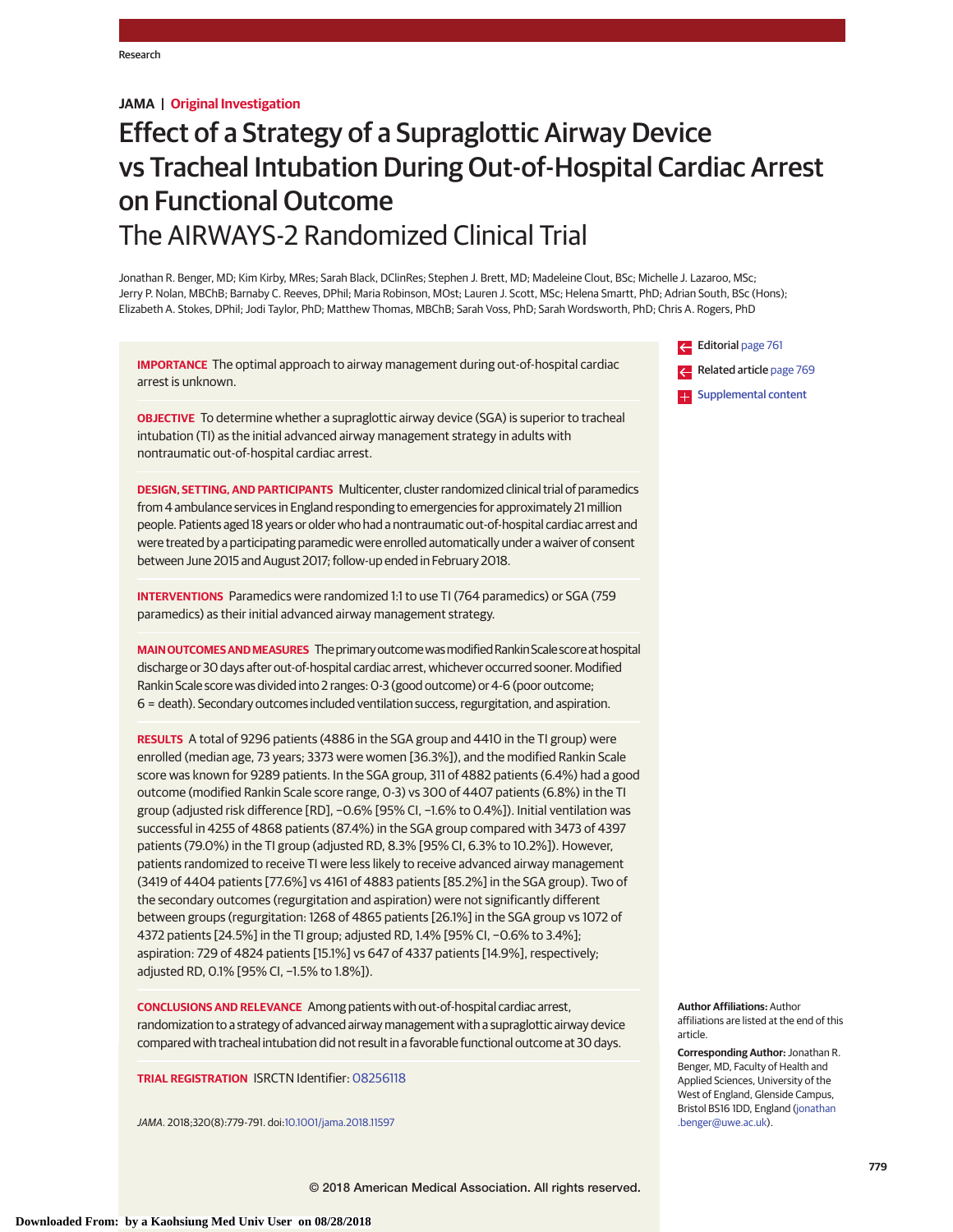ut-of-hospital cardiac arrest is common, sudden, and often fatal. During 2014, emergency medical services (EMS) in England attempted resuscitation in almost 30 000 people; only 25% achieved a return of spontaneous circulation and 8% were discharged alive from the hospital.<sup>1</sup>

Few advanced life support therapies have been shown to improve outcome following out-of-hospital cardiac arrest.<sup>2</sup> There is a lack of data from high-quality randomized clinical trials (RCTs), which are challenging to conduct in patients with out-of-hospital cardiac arrest. Consequently, many current clinical recommendations are based on observational studies and expert consensus.<sup>3</sup>

Optimal airway management during out-of-hospital cardiac arrest is a key area of uncertainty because there is very little high-quality research on which to base treatment recommendations.4 Options range from basic or minimal airway intervention to early advanced procedures that require training and expertise.

The advanced procedure of tracheal intubation has been considered a definitive airway management technique.<sup>5</sup> However, large observational studies (including >100 000 patients) have consistently favored basic airway management (eg, bag-mask ventilation) over tracheal intubation.6,7The introduction of a supraglottic airway device offers an alternative advanced airway management technique during out-ofhospital cardiac arrest.

Insertion of a supraglottic airway device is simpler and faster than tracheal intubation, $<sup>8</sup>$  and proficiency requires less</sup> training and ongoing practice.<sup>9</sup> Observational evidence has suggested a possible survival advantage for tracheal intubation compared with a supraglottic airway device.<sup>10</sup> However, a large-scale RCT is required to identify the optimal approach to advanced airway management during out-of-hospital cardiac arrest.

The objective of this trial was to estimate the betweengroup difference in modified Rankin Scale score at hospital discharge or 30 days after out-of-hospital cardiac arrest for patients treated by paramedics randomized to use either a supraglottic airway device or tracheal intubation as their initial advanced airway management strategy.

# Methods

# Study Design and Paramedic and Patient Populations

The trial protocol and statistical analysis plan for this multicenter, cluster RCT appear in [Supplement 1;](https://jama.jamanetwork.com/article.aspx?doi=10.1001/jama.2018.11597&utm_campaign=articlePDF%26utm_medium=articlePDFlink%26utm_source=articlePDF%26utm_content=jama.2018.11597) the trial protocol has been published.<sup>11</sup> Paramedics were recruited from 4 large EMS provider organizations (ambulance services) in England, which respond to emergencies for approximately 21 million people (40% of England's population). The trial population was adults who had a nontraumatic out-of-hospital cardiac arrest.

The patient inclusion criteria were (1) known or believed to be aged 18 years or older; (2) nontraumatic out-of-hospital cardiac arrest; (3) treated by a paramedic participating in the trial who was either the first or second paramedic to arrive at **Question** Does an initial strategy of a supraglottic airway device for advanced airway management during nontraumatic out-of-hospital cardiac arrest result in a better functional outcome compared with tracheal intubation?

**Findings** In this cluster randomized clinical trial that included 1523 paramedics and 9296 patients with out-of-hospital cardiac arrest, favorable functional outcome (modified Rankin Scale score in 0-3 range) at hospital discharge or after 30 days (if still hospitalized) occurred in 6.4% of patients in the supraglottic airway group vs 6.8% of patients in the tracheal intubation group, a difference that was not statistically significant.

**Meaning** In this study, a strategy of using a supraglottic airway device for advanced airway management did not provide a superior functional outcome.

the patient's side; and (4) resuscitation was commenced or continued by emergency medical services personnel.

The patient exclusion criteria were (1) detained by Her Majesty's Prison Service; (2) previously recruited to the trial (determined retrospectively); (3) resuscitation deemed inappropriate (using guidelines from the Joint Royal Colleges Ambulance Liaison Committee<sup>12</sup>); (4) advanced airway already in place (inserted by another paramedic, physician, or nurse) when a paramedic participating in the trial arrived at the patient's side; (5) known to be enrolled in another prehospital RCT; and (6) the patient's mouth opened less than 2 cm.

Paramedics could not be blinded to their allocation and mechanisms were required to avoid the risk of differential recruitment by paramedics based on the patient's perceived likely outcome. Therefore, every eligible patient treated by a participating paramedic was automatically enrolled in the study under a waiver of consent provided by the confidentiality advisory group (reference No. 14/CAG/1030).

Ethics review and approval was provided by the South Central–Oxford C research ethics committee (reference No. 14/SC/1219), which included a process of written informed consent for participating paramedics. A disadvantage of automatic enrollment was that enrolled patients might not be treated according to the study protocol if the enrolling paramedic could not recall the protocol details (an out-of-hospital cardiac arrest is a relatively rare event) or if the paramedic mistakenly deemed the patient to be ineligible.

#### Randomization

Because out-of-hospital cardiac arrest requires immediate treatment, randomizing patients at the point of out-ofhospital cardiac arrest was considered impractical. Therefore, paramedics were randomized to use 1 of the 2 advanced airwaymanagement strategies for the eligible patients that they treated (Figure 1). This design created many clusters with a small average number of patients per paramedic that minimized the effect of intracluster correlation and lowered the risk of chance imbalances between groups.

Paramedics were randomized in a 1:1 ratio using a purposedesigned secure internet-based system. The computergenerated random sequencewas done in advance using varying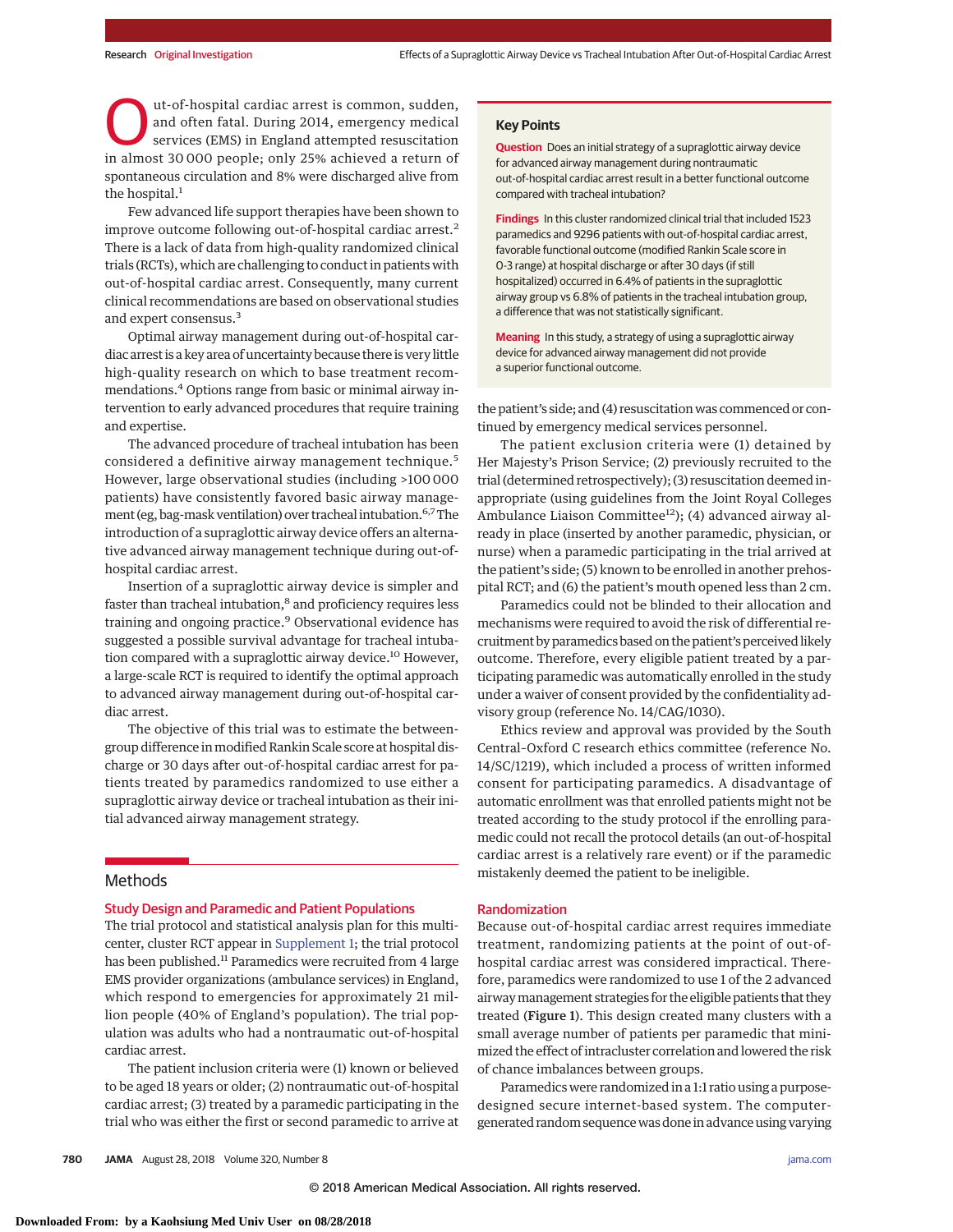

Grouped according to the randomization assignment of the first paramedic on the scene who was participating in the study.

<sup>a</sup> There were 113 paramedics who withdrew after randomization (58) randomized to tracheal intubation [TI] and 55 randomized to the supraglottic airway device [SGA]). The median number of patients with out-of-hospital cardiac arrest treated by a paramedic who later withdrew is 7 for TI

(interquartile range [IQR], 3-12; range, 1-54) and 6 for SGA (IQR, 4-11; range, 1-31). The median number of trial patients treated by a paramedic who later withdrew is 3 for TI (IQR, 1.0-5.5; range, 1-10) and 2 for SGA (IQR, 1-4; range, 1-12). These trial patients were retained and included in the analysis. **b** Patients can have more than 1 reason.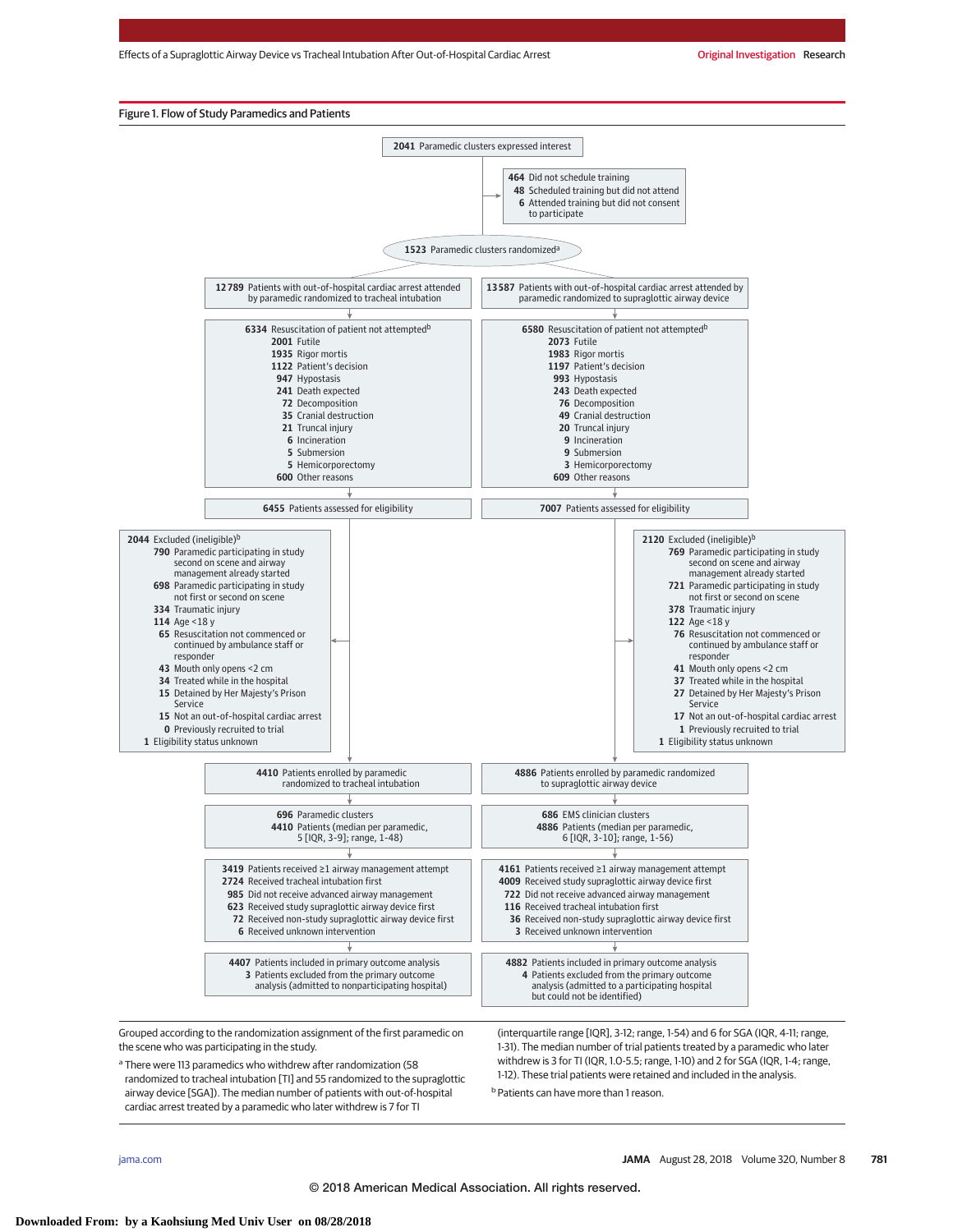block sizes (range, 4-8) and stratified by EMS provider organization (4 levels), paramedic experience (2 levels), and distance from the paramedic's base ambulance station to the usual destination hospital (2 levels).

#### Intervention

The intervention was the insertion of a second-generation supraglottic airway device with a soft noninflatable cuff (i-gel; Intersurgical). Because of its speed and ease of insertion, this device has become the most commonly used supraglottic airway device during out-of-hospital cardiac arrest in England.<sup>13,14</sup> The current standard of care is tracheal intubation using direct laryngoscopy; video laryngoscopy is not used by paramedics in England.

A standard approach to airway management (from basic to advanced techniques) was agreed on by the participating ambulance services. This included the use of bag-mask ventilation and simple airway adjuncts prior to advanced airway management. Apart from the initial advanced airway management, care proceeded as usual for patients with outof-hospital cardiac arrest enrolled in the trial. All other care was delivered according to standard international resuscitation guidelines.<sup>3</sup>

Paramedics received additional training in their allocated advanced airway management intervention immediately after randomization. Training comprised theoretical and simulation-based practice over 1 hour with a brief assessment to confirm competence. For tracheal intubation, a 2-person technique using an intubating bougiewas recommended. Endtidal carbon dioxide monitoring was used to confirm correct device placement in all patients.

Protocol deviations could arise because paramedics have both strategies available to them. Usual practice follows a stepwise approach from simple to more advanced techniques, but paramedics have the clinical freedom to adapt airway management during out-of-hospital cardiac arrest to the patient's anatomy, position, and perceived needs. The trial protocol specified 2 attempts using the allocated strategy before proceeding to the alternative; however, paramedics had discretion to deviate from the trial protocol on clinical grounds.

Allowing discretion was necessary to avoid a paramedic feeling obliged to undertake an intervention that he or she believed to be contrary to the patient's best interests. This also was necessary to secure approval from the research ethics committee and professional support.

#### **Outcomes**

The primary outcome was modified Rankin Scale score at hospital discharge or at 30 days if the patient remained in the hospital. Patients were transported to and followed up at each hospital by assessors blinded to treatment group who collected the modified Rankin Scale score. The modified Rankin Scale score is used widely in out-of-hospital cardiac arrest research, $15,16$  and is usually divided into 2 ranges: 0 to 3 (good outcome) or 4 to 6 (poor outcome to death).

The following secondary outcomes were collected for all eligible patients and all but the last 2 were reported by the paramedics: (1) initial ventilation success, which was defined as visible chest rise and was classified as "yes" when advanced airway management was not used; (2) regurgitation (stomach contents visible in the mouth or nose) or aspiration (stomach contents visible below the vocal cords or inside a correctly placed tracheal tube or airway channel of a supraglottic airway device) and each was classified as "no" when advanced airway management was not used; (3) any unintended loss of a previously established airway (patients with advanced airway management only); (4) sequence of airway interventions delivered (patients with advanced airway management only); (5) return of spontaneous circulation (patients with advanced airway management only; patients who died at the scene classified as "no" for return of spontaneous circulation at hospital admission); (6) airway management in place when return of spontaneous circulation was achieved or resuscitation was discontinued (patients with advanced airway management only); (7) chest compression fraction (in a subset of patients in 2 EMS provider organizations); and (8) time to death.

High-quality, continuous cardiopulmonary resuscitation (CPR) is associated with increased survival and improved function following out-of-hospital cardiac arrest; the concept of compression fraction has been developed to standardize its measurement.<sup>17</sup> Therefore, compression fraction was measured and compared in a subset of patients treated by 2 ambulance services using the "CPR Card" (Laerdal), which is a small disposable device placed in the center of the patient's chest during CPR. The device gives no feedback to the paramedic but records data that can be retrieved later.

Data on resource use to support a cost-effectiveness analysis and longer-term function also were collected. These data are not reported herein.

#### Sample Size

In a previous feasibility study, 9% of patients survived to hospital discharge.<sup>18</sup> No data were available for the modified Rankin Scale score. However, death and poor functional outcome after out-of-hospital cardiac arrest are closely related because death is the most common outcome.<sup>16</sup>

An improvement of 2% in the proportion of patients achieving a good outcome (modified Rankin Scale score range, 0-3) was judged to be clinically important and consistent with the 2.4% difference observed in retrospective data<sup>19</sup> between tracheal intubation and a supraglottic airway device for survival to hospital discharge. This meant that 9070 patients in total were needed to detect a difference of 8% vs 10% at the significance level of 5% with 90% power after allowing for clustering.<sup>11</sup>

# Statistical Analysis

Analysis of the primary outcome and exploratory analyses of secondary outcomes were performed according to a prespecified statistical analysis plan, which was finalized before data lock and any comparative analysis, but after the end of recruitment due to staff changes within the statistical team. Some typographical errors were corrected in version 2 and some points were clarified, but no substantive changes were made. No comparative post hoc analyses were performed.

The primary analyses included all eligible patients with outcome data available except for the following secondary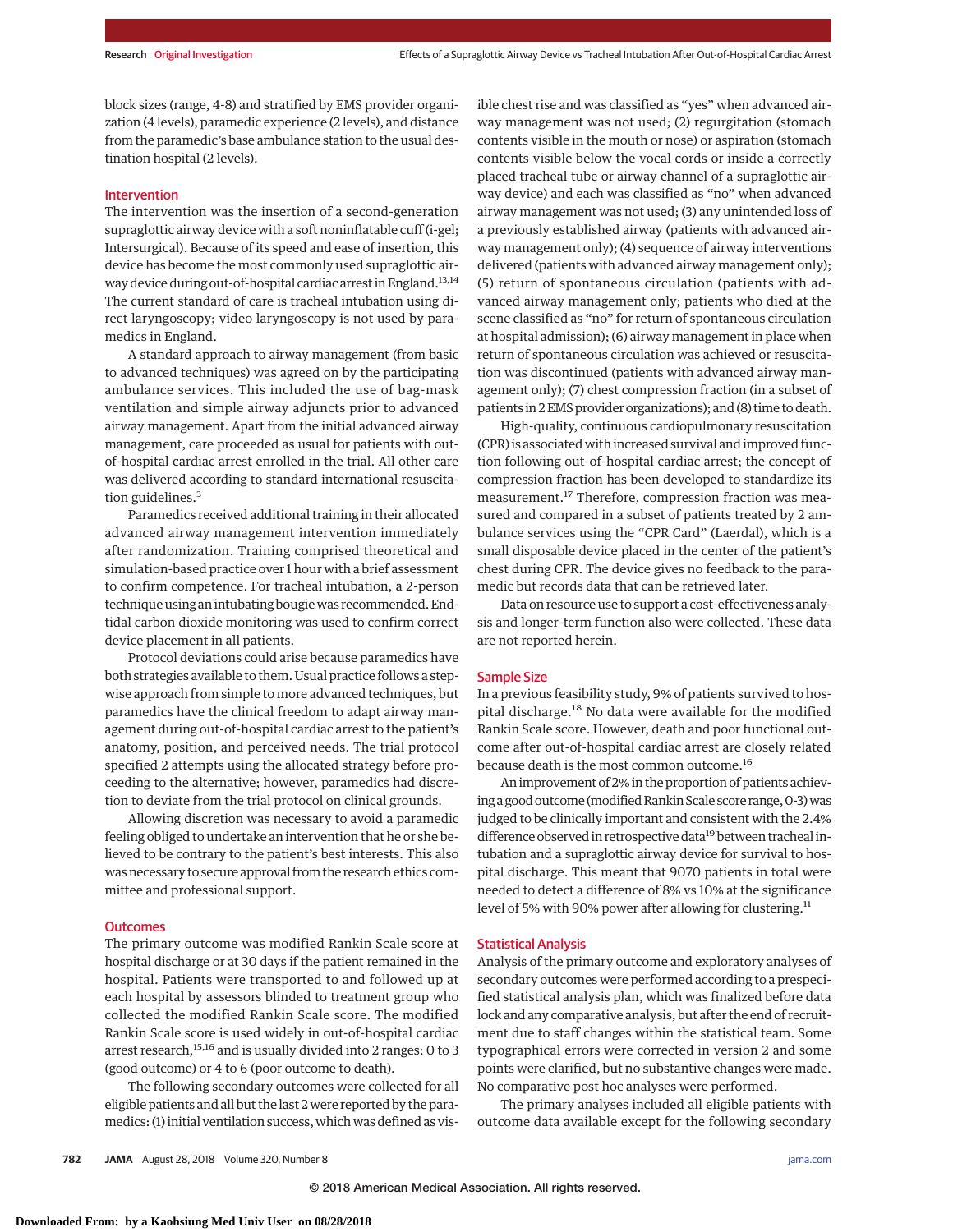outcomes that only applied to those who received advanced airway management: (1) any unintended loss of a previously established airway; (2) return of spontaneous circulation during airway management; and (3) airway management in place when return of spontaneous circulation was achieved or resuscitation was discontinued. Chest compression fraction was only measured in a small subset of patients. Patients were grouped by the allocation of the first participating paramedic on the scene (main analyses). The analyses were adjusted for stratification factors as fixed effects.

For binary outcomes, mixed-effects logistic regression was used to estimate the odds ratios (ORs) for the primary analysis and paramedic was fitted as a random effect. Risk differences and risk ratios also were estimated using generalized linear regression and standard errors were calculated using a sandwich estimator to allow for clustering. The risk ratios are reported in [Supplement 2.](https://jama.jamanetwork.com/article.aspx?doi=10.1001/jama.2018.11597&utm_campaign=articlePDF%26utm_medium=articlePDFlink%26utm_source=articlePDF%26utm_content=jama.2018.11597)

For time-to-event outcomes, Cox proportional hazards regression was used. The proportionality assumption, which was checked using Schoenfeld residuals, was met.

Multiple imputation was not done because the level of missing data was only 7 patients (0.08%) for the primary outcome and less than 1.5% for all but 1 of the secondary outcomes, which had missing data for 6.4% of patients.

Two prespecified exploratory subgroup analyses were performed for the primary outcome: (1) out-of-hospital cardiac arrest with a likely cardiac cause that is witnessed and has an initial rhythm amenable to defibrillation (Utstein comparator  $group)^{20}$  vs a noncomparator group and (2) out-of-hospital cardiac arrest witnessed by a paramedic vs not witnessed by a paramedic. The treatment effect in the subgroups was compared by testing for a paramedic randomization × subgroup variable interaction.

Three prespecified exploratory sensitivity analyses were performed for the primary outcome. The first extended the population to include patients treated by a participating paramedic but who were not resuscitated (ie, trial patients plus nonresuscitated patients). This was prompted by feedback from the data and safety monitoring committee on a preplanned closed interim analysis of half the sample.

The second and third sensitivity analyses were planned from the outset and were restricted to the cohort of patients who received advanced airway management. Comparisons were made as allocated and by the treatment received.

A 2-sided significance level of 5% was used. The 2 groups were compared usingWald tests. No adjustment was made for multiple testing; therefore, the secondary outcomes should be considered exploratory.<sup>21</sup> All analyses were performed using Stata version 15.1 (StataCorp).

# Results

There were 1523 paramedics who were recruited and randomized. Of the 13 462 potentially eligible patients treated by the participating paramedics between June 2015 and August 2017, 4166 (31%) were excluded and 9296 (69%) were enrolled (median age, 73 years; 3373 were women [36.3%]; Figure 1 and Table 1).

Enrolled patients were transported to 95 hospitals and followed up to hospital discharge. Follow-up ended in February 2018. The randomization of paramedics was well balanced (759 to the supraglottic airway device group and 764 to the tracheal intubation group). There were 113 paramedics who withdrew after randomization (58 randomized to tracheal intubation and 55 randomized to the supraglottic airway device; additional information appears in the eText in [Supplement 2\)](https://jama.jamanetwork.com/article.aspx?doi=10.1001/jama.2018.11597&utm_campaign=articlePDF%26utm_medium=articlePDFlink%26utm_source=articlePDF%26utm_content=jama.2018.11597).

There were more patients in the supraglottic airway device group (n = 4886) than in the tracheal intubation group (n = 4410). The proportion of patients with out-of-hospital cardiac arrest was similar in the 2 groups for attempted resuscitation (7007 of 13 587 patients [51.6%] in the supraglottic airway device group vs 6455 of 12 789 patients [50.5%] in the tracheal intubation group) and eligibility (4886 of 7006 patients [69.7%] in the supraglottic airway device group vs 4410 of 6454 [68.3%] in the tracheal intubation group).

The patient characteristics and cardiac arrest details were balanced between the groups (Table 1; eTables 1 and 2 in [Supplement 2\)](https://jama.jamanetwork.com/article.aspx?doi=10.1001/jama.2018.11597&utm_campaign=articlePDF%26utm_medium=articlePDFlink%26utm_source=articlePDF%26utm_content=jama.2018.11597). Patients randomized to tracheal intubation were more likely to crossover to the supraglottic airway device as a result of a clinical decision made by the paramedic on scene (Figure 2; eTable 3 and eFigure 1 [contains further information regarding return of spontaneous circulation during or after advanced airway management] in [Supplement 2\)](https://jama.jamanetwork.com/article.aspx?doi=10.1001/jama.2018.11597&utm_campaign=articlePDF%26utm_medium=articlePDFlink%26utm_source=articlePDF%26utm_content=jama.2018.11597).

#### Primary Outcome

The primary outcome was available for 9289 of 9296 patients (99.9%; Table 2). In the supraglottic airway device group, 311 of 4882 patients (6.4%) had a good outcome (modified Rankin Scale score range, 0-3) vs 300 of 4407 patients (6.8%) in the tracheal intubation group (adjusted OR, 0.92 [95% CI, 0.77 to 1.09]; adjusted risk difference [supraglottic airway device minus tracheal intubation], −0.6% [95% CI, −1.6% to 0.4%]; Figure 3 and eFigure 2 in [Supplement 2\)](https://jama.jamanetwork.com/article.aspx?doi=10.1001/jama.2018.11597&utm_campaign=articlePDF%26utm_medium=articlePDFlink%26utm_source=articlePDF%26utm_content=jama.2018.11597).

# Exploratory Sensitivity and Subgroup Analyses for the Primary Outcome

Including patients treated by a participating paramedic who were not resuscitated did not change the conclusion for the primary outcome (311 of 11 462 patients [2.7%] in the supraglottic airway device vs 300 of 10 741 patients [2.8%] in the tracheal intubation group had a good outcome; adjusted OR, 0.96 [95% CI, 0.81 to 1.14]; risk difference, −0.2% [95% CI, −0.6% to 0.3%]; Figure 3 and eTable 4 in [Supplement 2\)](https://jama.jamanetwork.com/article.aspx?doi=10.1001/jama.2018.11597&utm_campaign=articlePDF%26utm_medium=articlePDFlink%26utm_source=articlePDF%26utm_content=jama.2018.11597).

However, of the 7576 (81%) patients who received advanced airway management, more patients in the supraglottic airway device group had a good outcome (163 of 4158 patients [3.9%] vs 88 of 3418 patients [2.6%] in the tracheal intubation group; adjusted OR, 1.57 [95% CI, 1.18 to 2.07]; risk difference, 1.4% [95% CI, 0.5% to 2.2%]).

This effect also was observed in the analysis of patients grouped according to the first type of advanced airway management intervention received (193 of 4630 patients [4.2%] in the supraglottic airway device group vs 58 of 2838 patients [2.0%] in the tracheal intubation group; adjusted OR, 2.06 [95% CI, 1.51 to 2.81]; risk difference, 2.1% [95% CI, 1.2% to 2.9%]).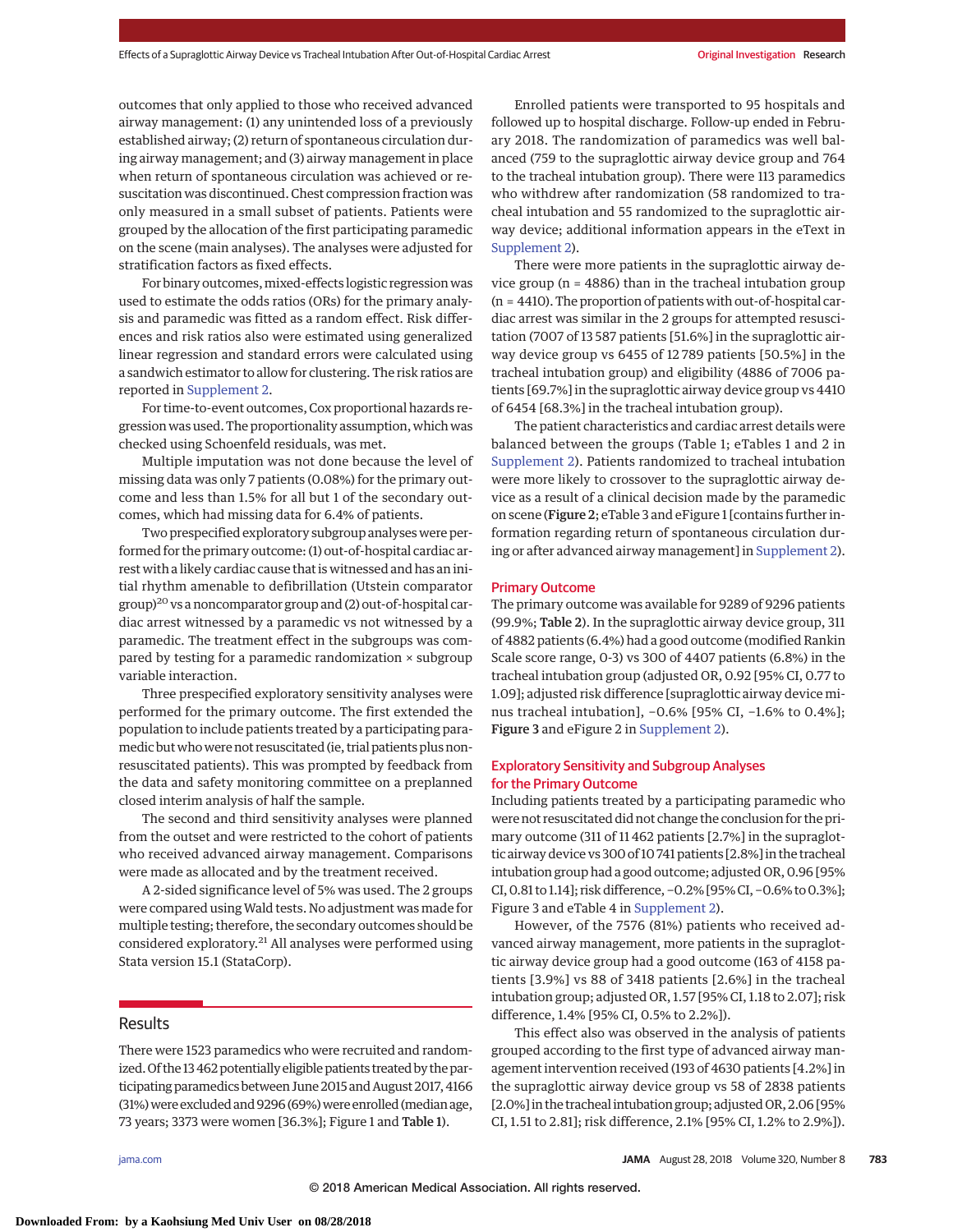|                                                                      | No. of Patients/Total No. (%) <sup>a</sup> |                                                      |
|----------------------------------------------------------------------|--------------------------------------------|------------------------------------------------------|
|                                                                      | <b>Tracheal Intubation</b><br>$(n = 4410)$ | Supraglottic<br><b>Airway Device</b><br>$(n = 4886)$ |
| <b>Patient Demographics</b>                                          |                                            |                                                      |
| Sex, No. (%)                                                         |                                            |                                                      |
| Men                                                                  | 2791 (63.3)                                | 3132 (64.1)                                          |
| Women                                                                | 1619 (36.7)                                | 1754 (35.9)                                          |
| Age, median (IQR), y                                                 | 74 (62-83)                                 | 73 (61-82)                                           |
| <b>Cardiac Arrest Details</b>                                        |                                            |                                                      |
| Time, median (IQR), min                                              |                                            |                                                      |
| From emergency call to first paramedic arrival                       | $8(5-11)$                                  | $7(5-11)$                                            |
| From first paramedic arrival to trial paramedic arrival <sup>b</sup> | $0(0-4)$                                   | $1(0-4)$                                             |
| Presenting rhythm                                                    |                                            |                                                      |
| Asystole                                                             | 2356/4316 (54.6)                           | 2597/4791 (54.2)                                     |
| Ventricular fibrillation                                             | 979/4316 (22.7)                            | 1094/4791 (22.8)                                     |
| Pulseless ventricular tachycardia                                    | 44/4316 (1.0)                              | 39/4791 (0.8)                                        |
| Pulseless electrical activity                                        | 937/4316 (21.7)                            | 1061/4791 (22.1)                                     |
| Witnessed cardiac arrest                                             | 2788/4407 (63.3)                           | 3101/4883 (63.5)                                     |
| Witnessed by a bystander                                             | 2231/2788 (80.0)                           | 2493/3100 (80.4)                                     |
| Witnessed by a paramedic                                             | 557/2788 (20.0)                            | 607/3100 (19.6)                                      |
| Type of bystander or responder action                                |                                            |                                                      |
| CPR before paramedic arrival                                         | 2774/4406 (63.0)                           | 3149/4883 (64.5)                                     |
| Defibrillation before paramedic arrival <sup>c</sup>                 | 146/4390 (3.3)                             | 176/4863 (3.6)                                       |
| Return of spontaneous circulation achieved                           | 20/146 (13.7)                              | 27/176 (15.3)                                        |
| At Arrival of Study Paramedic                                        |                                            |                                                      |
| Airway management in progress                                        | 1384/4389 (31.5)                           | 1463/4863 (30.1)                                     |
| Type of airway management                                            |                                            |                                                      |
| Bag-mask ventilation only                                            | 273/1383 (19.7)                            | 307/1463 (21.0)                                      |
| Oropharyngeal airway and bag-mask ventilation                        | 766/1383 (55.4)                            | 875/1463 (59.8)                                      |
| Nasopharyngeal airway and bag-mask ventilation                       | 11/1383(0.8)                               | 11/1463(0.8)                                         |
| Trial supraglottic airway device                                     | 262/1383 (18.9)                            | 190/1463 (13.0)                                      |
| Intubation                                                           | 3/1383(0.2)                                | 3/1463(0.2)                                          |
| Other supraglottic airway device                                     | 44/1383 (3.2)                              | 57/1463 (3.9)                                        |
| Mouth-to-mouth resuscitation                                         | 8/1383(0.6)                                | 10/1463(0.7)                                         |
| Face shield or pocket mask                                           | 5/1383(0.4)                                | 4/1463(0.3)                                          |
| Suction                                                              | 3/1383(0.2)                                | 2/1463(0.1)                                          |
| Other                                                                | 8/1383(0.6)                                | 4/1463(0.3)                                          |
| Ongoing successful ventilation                                       | 1110/1372 (80.9)                           | 1154/1455 (79.3)                                     |
| Return of spontaneous circulation                                    | 300/4393 (6.8)                             | 328/4862 (6.8)                                       |

Abbreviations: CPR, cardiopulmonary resuscitation; IQR, interquartile range.

<sup>a</sup> Unless otherwise indicated. Patients are grouped by the randomization assignment of the first study paramedic on the scene.

<sup>b</sup> There were missing data for 3 patients randomized to tracheal intubation and 1 patient randomized to the study supraglottic airway device.

<sup>c</sup> This was achieved using an automated external defibrillator available at the scene.

There was no interaction between randomization group and either subgroup (Figure 3; Utstein comparator group vs Utstein noncomparator group, *P* = .24; out-of-hospital cardiac arrest witnessed by a paramedic vs not witnessed by a paramedic,  $P = .24$ ).

# Secondary Outcomes

The secondary outcomes appear in Table 2 and in eTable 5 in [Supplement 2.](https://jama.jamanetwork.com/article.aspx?doi=10.1001/jama.2018.11597&utm_campaign=articlePDF%26utm_medium=articlePDFlink%26utm_source=articlePDF%26utm_content=jama.2018.11597) The supraglottic airway device treatment strategy was significantly more successful in achieving ventilation after up to 2 attempts (4255 of 4868 patients [87.4%] vs 3473 of 4397 patients [79.0%] with tracheal intubation; adjusted OR, 1.92 [95% CI, 1.66 to 2.22]; risk difference, 2.1% [95% CI, 1.2% to 2.9%]).

aspiration) were not significantly different between groups when all instances occurring before, during, or after advanced airway management were combined. Regurgitation occurred among 1268 of 4865 patients (26.1%) in the supraglottic airway device group compared with 1072 of 4372 patients (24.5%) in the tracheal intubation group (adjusted OR, 1.08 [95% CI, 0.96 to 1.20]; adjusted risk difference, 1.4% [95% CI, −0.6% to 3.4%]). Aspiration occurred among 729 of 4824 patients (15.1%) in the supraglottic airway device group compared with 647 of 4337 patients (14.9%) in the tracheal intubation group (adjusted OR, 1.01 [95% CI, 0.88 to 1.16]; adjusted risk difference, 0.1% [95% CI, −1.5% to 1.8%]).

Two of the secondary outcomes (regurgitation and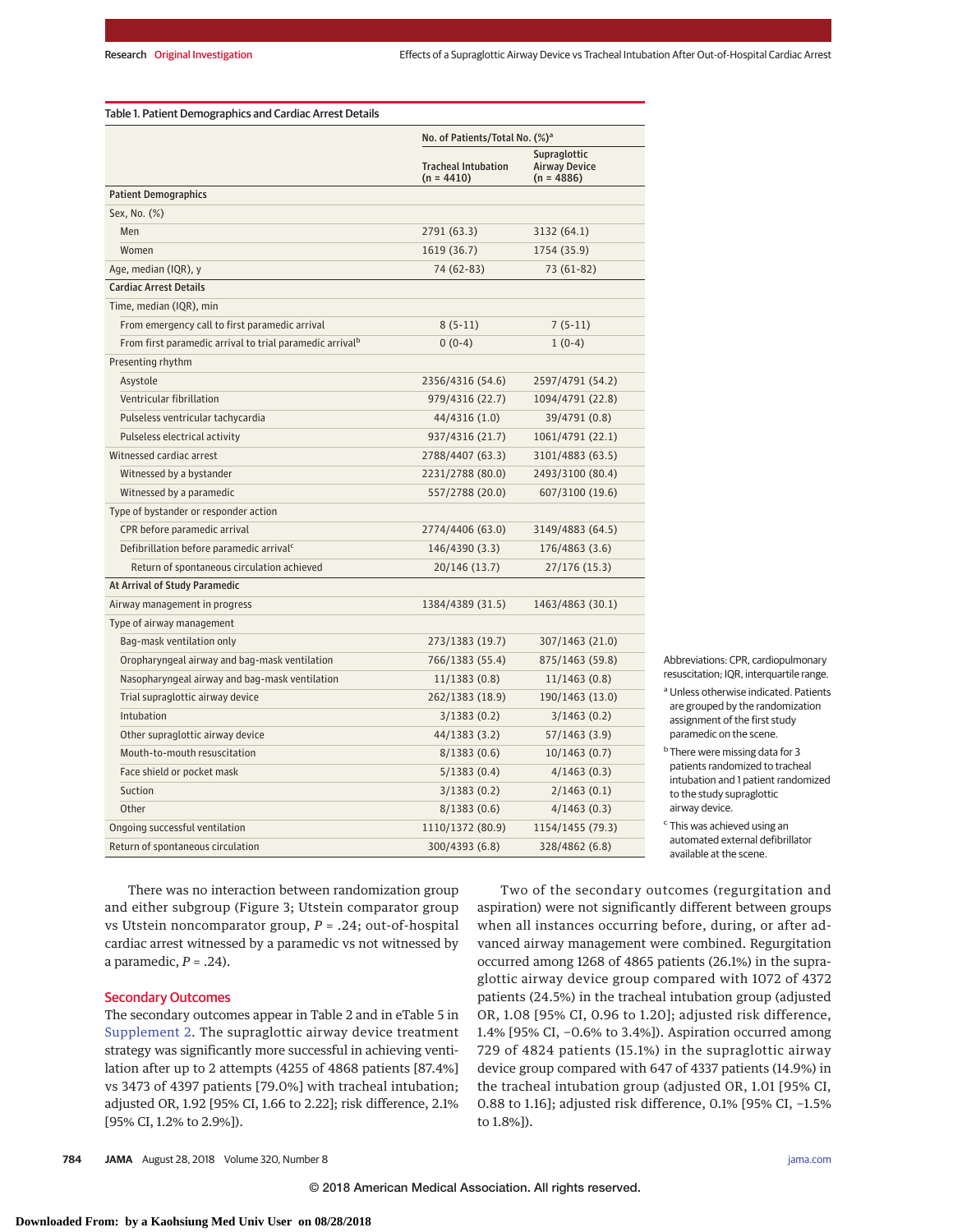|                                                                    |                        |                                                                                                                                                                                                                   | <b>4534/4862</b> (93.3%) No return of spontaneous<br>circulation when study paramedic arrived <sup>a</sup> ; mRS score:<br>4306/4530 (95.1%) in 4-6 range<br>4237/4530 (93.5%) Died <sup>b</sup><br>224/4530 (4.9%) in 0-3 range<br>4 Unknown mRS score | management <sup>a</sup> ; mRS score:<br>101/637 (15.9%) in 0-3<br>536/637 (84.1%) in<br>No advanced airway<br>638/4533 (14.1%)<br>4-6 range<br>range<br>Advanced airway<br>management <sup>a, d</sup> ; mRS score:<br>123/3892 (3.2%) in 0-3<br>3769/3892 (96.8%) in<br>3895/4533 (85.9%)<br>4-6 range | 519/637 (81.5%) Diedb<br>3 Unknown mRS score<br>3717/3892 (95.5%) Diedb<br>1 Unknown mRS score | 120/3745 (3.2%) in 0-3 range<br>airway device first; mRS score:<br>3625/3745 (96.8%) in 4-6<br>Received trial supraglottic<br>3575/3745 (95.5%) Diedb<br>2 Unknown mRS score<br>3747/3859 (97.1%)<br>range<br>Received tracheal intubation<br>first; mRS score:<br>3/111 (2.7%) in 0-3 range<br>108/111 (97.3%) in 4-6<br>107/111 (96.4%) Diedb<br>1 Unknown mRS score<br>12/3859 (2.9%) |                                                                                                                                                                                                            |  |
|--------------------------------------------------------------------|------------------------|-------------------------------------------------------------------------------------------------------------------------------------------------------------------------------------------------------------------|---------------------------------------------------------------------------------------------------------------------------------------------------------------------------------------------------------------------------------------------------------|--------------------------------------------------------------------------------------------------------------------------------------------------------------------------------------------------------------------------------------------------------------------------------------------------------|------------------------------------------------------------------------------------------------|------------------------------------------------------------------------------------------------------------------------------------------------------------------------------------------------------------------------------------------------------------------------------------------------------------------------------------------------------------------------------------------|------------------------------------------------------------------------------------------------------------------------------------------------------------------------------------------------------------|--|
|                                                                    |                        |                                                                                                                                                                                                                   |                                                                                                                                                                                                                                                         | range                                                                                                                                                                                                                                                                                                  |                                                                                                | range<br>47/78 (60.3%) in 0-3 range<br>management; mRS score:<br>O Unknown mRS score<br>31/78 (39.7%) in 4-6<br>24/78 (30.8%) Died <sup>b</sup><br>78/328 (23.8%) No<br>advanced airway<br>range                                                                                                                                                                                         | 40/247 (16.2%) in 0-3 range<br>247/250 (98.8%) Received<br>207/247 (83.8%) in 4-6<br>200/247 (81.0%) Diedb<br>trial supraglottic airway<br>device first; mRS score:<br><b>O</b> Unknown mRS score<br>range |  |
|                                                                    | 9296 Patients in trial | 4886 (52.6%) Treated by paramedic randomized<br>to supraglottic airway device; mRS score:<br>4571/4882 (93.6%) in 4-6 range<br>311/4882 (6.4%) in 0-3 range<br>4487/4882 (91.9%) Dieda<br>4 Unknown mRS score     |                                                                                                                                                                                                                                                         | 328/4862 (6.8%) Return of spontaneous circulation<br>when study paramedic arrived <sup>a</sup> ; mRS score:<br>241/328 (73.5%) in 4-6 range<br>87/328 (26.5%) in 0-3 range<br>227/328 (69.2%) Diedb<br><b>O</b> Unknown mRS score                                                                      |                                                                                                | 40/250 (16.0%) in 0-3 range<br>250/328 (76.2%) Advanced<br>210/250 (84.0%) in 4-6<br>203/250 (81.2%) Diedb<br><b>O</b> Unknown mRS score<br>airway management <sup>d</sup> ;<br>mRS score:<br>range                                                                                                                                                                                      | 3/3 (100%) in 4-6 range<br>tracheal intubation first;<br>3/250 (1.2%) Received<br><b>0</b> Unknown mRS score<br>3/3 (100%) Died <sup>b</sup><br>$0/3$ in $0-3$ range<br>mRS score:                         |  |
| n Assignment of Study Paramedics                                   |                        | %) Treated by paramedic randomized                                                                                                                                                                                |                                                                                                                                                                                                                                                         | 300/4393 (6.8%) Return of spontaneous circulation                                                                                                                                                                                                                                                      |                                                                                                | 231/300 (77.0%) Advanced<br>15/230 (6.5%) in 0-3 range<br>215/230 (93.5%) in 4-6<br>204/230 (88.7%) Diedb<br>1 Unknown mRS score<br>airway management <sup>c</sup> ;<br>mRS score:<br>range                                                                                                                                                                                              | 33/43 (76.7%) in 4-6 range<br>10/43 (23.3%) in 0-3 range<br>43/229 (18.8%) Received<br>trial supraglottic airway<br>device first; mRS score:<br>O Unknown mRS score<br>31/43 (72.1%) Died <sup>b</sup>     |  |
|                                                                    |                        | intubation; mRS score:<br>1 (93.2%) in 4-6 range<br>$(6.8\%)$ in 0-3 range<br><sup>7</sup> (91.5%) Died <sup>a</sup><br>ImRS score<br>4410 (47.4<br>to tracheal<br>4107/440<br>4034/4407<br>3 Unknown<br>300/4407 |                                                                                                                                                                                                                                                         | when study paramedic arrived <sup>a</sup> ; mRS score:<br>237/299 (79.3%) in 4-6 range<br>62/299 (20.7%) in 0-3 range<br>.2%) Diedb<br>1 Unknown mRS score<br>219/299 (73                                                                                                                              |                                                                                                | 47/69 (68.1%) in 0-3 range<br>22/69 (31.9%) in 4-6 range<br>RS score:<br>score<br>15/69 (95.2%) Died <sup>b</sup><br>69/300 (23.0%) No<br>management; mF<br><b>0</b> Unknown mRS<br>advanced airway                                                                                                                                                                                      | 186/229 (81.2%) Received<br>5/185 (2.7%) in 0-3 range<br>tracheal intubation first;<br>180/185 (97.3%) in 4-6<br>171/185 (92.4%) Died <sup>b</sup><br>score<br>1 Unknown mRS<br>mRS score:<br>range        |  |
| Figure 2. Patient Interventions and Outcomes by Trial Randomizatio |                        |                                                                                                                                                                                                                   | <b>4093/4393</b> (93.2%) No return of spontaneous<br>circulation when study paramedic arrived <sup>a</sup> ; mRS score:                                                                                                                                 | managementa, mRS score:<br>73/3182 (2.3%) in 0-3<br>3109/3182 (97.7%) in<br>3182/4090 (77.8%)<br>Advanced airway<br>4-6 range<br>range                                                                                                                                                                 | 3083/3182 (96.9%) Diedb<br>O Unknown mRS score                                                 | 580/3112 (18.6%) Received<br>23/580 (4.0%) in 0-3 range<br>557/580 (96.0%) in 4-6<br>552/580 (95.2%) Diedb<br>trial supraglottic airway<br>device first; mRS score:<br><b>O</b> Unknown mRS score<br>range                                                                                                                                                                               |                                                                                                                                                                                                            |  |
|                                                                    |                        |                                                                                                                                                                                                                   | 3855/4091 (94.2%) in 4-6 range<br>236/4091 (5.8%) in 0-3 range<br>3801/4091 (92.9%) Diedb<br>2 Unknown mRS score                                                                                                                                        | management <sup>a</sup> ; mRS score:<br>743/906 (82.0%) in 4-6<br>163/906 (18.0%) in 0-3<br>No advanced airway<br>908/4090 (22.2%)<br>range<br>range                                                                                                                                                   | 715/906 (78.9%) Diedb<br>2 Unknown mRS score                                                   | 50/2532 (2.0%) in 0-3 range<br>Received tracheal intubation<br>first; mRS score:<br>2482/2532 (98.0%) in 4-6<br>2462/2532 (97.2%) Diedb<br><b>O</b> Unknown mRS score<br>2532/3112 (81.4%)<br>range                                                                                                                                                                                      |                                                                                                                                                                                                            |  |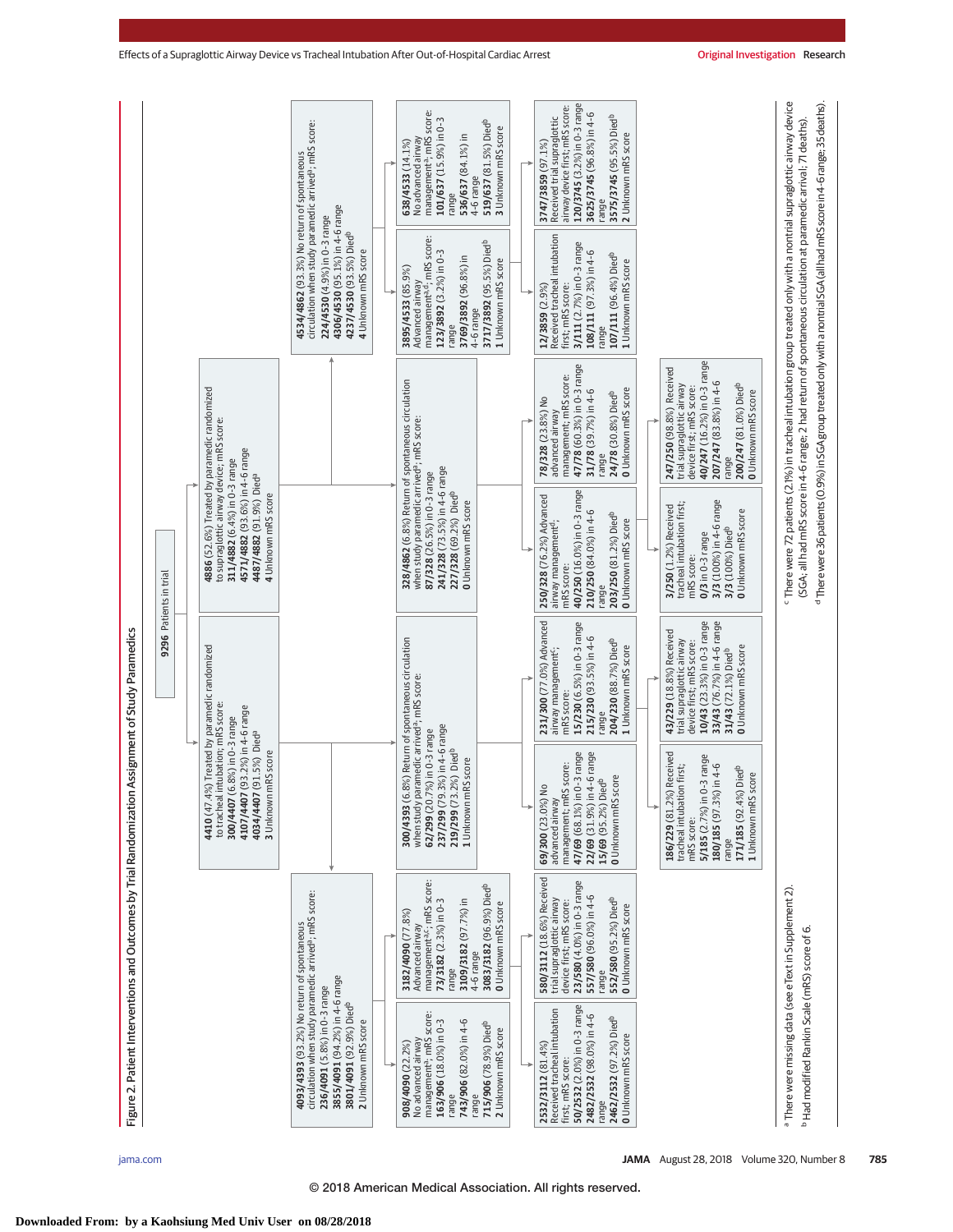| Table 2. Primary Outcome, Survival Status, and Main Secondary Outcomes     |                                                                                         |                                             |                                            |                      |      |                                                               |                      |
|----------------------------------------------------------------------------|-----------------------------------------------------------------------------------------|---------------------------------------------|--------------------------------------------|----------------------|------|---------------------------------------------------------------|----------------------|
|                                                                            | No. of Patients/Total No. (%) <sup>a</sup>                                              |                                             |                                            |                      |      |                                                               |                      |
|                                                                            | Intubation<br>(0)<br>$\begin{array}{c} \text{Trached} \\ \text{(n = 441C)} \end{array}$ | Airway Device<br>(n = 4886)<br>Supraglottic | Adjusted Estimate<br>(95% CI) <sup>b</sup> | P Value <sup>c</sup> | LCC  | Adjusted Risk Difference<br>Estimate (95% CI), % <sup>b</sup> | P Value <sup>c</sup> |
| Primary Outcome: Modified Rankin Scale Score at Hospital Discharge or 30 d |                                                                                         |                                             |                                            |                      |      |                                                               |                      |
| 0-3 range (good outcome)                                                   | 300/4407 (6.8)                                                                          | 311/4882 (6.4)                              | OR, 0.92 (0.77 to 1.09)                    | 33                   | 0.05 | $-0.6$ $(-1.6$ to $0.4)$                                      | .24                  |
| (no symptoms)                                                              | 124/4407 (2.8)                                                                          | 117/4882 (2.4)                              |                                            |                      |      |                                                               |                      |
| $\overline{ }$                                                             | 48/4407 (1.1)                                                                           | 41/4882 (0.8)                               |                                            |                      |      |                                                               |                      |
| $\sim$                                                                     | 50/4407 (1.1)                                                                           | 58/4882 (1.2)                               |                                            |                      |      |                                                               |                      |
| 3                                                                          | 78/4407 (1.8)                                                                           | 95/4882 (1.9)                               |                                            |                      |      |                                                               |                      |
| 4-6 range (poor outcome to death)                                          | 4107/4407 (93.2)                                                                        | 4571/4882 (93.6)                            |                                            |                      |      |                                                               |                      |
| 4                                                                          | 46/4407 (1.0)                                                                           | 45/4882 (0.9)                               |                                            |                      |      |                                                               |                      |
| $\mathsf{L}\cap$                                                           | 27/4407 (0.6)                                                                           | 39/4882 (0.8)                               |                                            |                      |      |                                                               |                      |
| 6 (died)                                                                   | 4034/4407 (91.5)                                                                        | 4487/4882 (91.9)                            |                                            |                      |      |                                                               |                      |
| Secondary Outcomes                                                         |                                                                                         |                                             |                                            |                      |      |                                                               |                      |
| Survival status                                                            |                                                                                         |                                             |                                            |                      |      |                                                               |                      |
| Died at scene                                                              | 2488/4407 (56.5)                                                                        | 2623/4882 (53.7)                            |                                            |                      |      |                                                               |                      |
| Died prior to ICU admission                                                | 1058/4407 (24.0)                                                                        | 1226/4882 (25.1)                            |                                            |                      |      |                                                               |                      |
| Died prior to ICU discharge                                                | 369/4407 (8.4)                                                                          | 503/4882 (10.3)                             |                                            |                      |      |                                                               |                      |
| Died prior to hospital discharge                                           | 120/4407 (2.7)                                                                          | 138/4882 (2.8)                              |                                            |                      |      |                                                               |                      |
| Survived to 30 d or hospital discharge                                     | 372/4407 (8.4)                                                                          | 392/4882 (8.0)                              |                                            |                      |      |                                                               |                      |
| Time to death                                                              |                                                                                         |                                             |                                            |                      |      |                                                               |                      |
| No. of patients <sup>d</sup>                                               | 4400                                                                                    | 4871                                        |                                            |                      |      |                                                               |                      |
| Median (IQR), min                                                          | 63 (41 to 216)                                                                          | 67 (41 to 267)                              | HR, 0.97 (0.93 to 1.02)                    | .22                  |      |                                                               |                      |
| Time to death was 0-72 h                                                   |                                                                                         |                                             |                                            |                      |      |                                                               |                      |
| No. of patients <sup>d</sup>                                               | 4400                                                                                    | 4871                                        |                                            |                      |      |                                                               |                      |
| Median (IQR), min                                                          | 63 (41 to 205)                                                                          | 67 (41 to 246)                              | HR, 0.96 (0.92 to 1.00)                    | $\overline{0}$       |      |                                                               |                      |
| 72-h Survival                                                              | 575/4395 (13.1)                                                                         | 664/4872 (13.6)                             | OR, 1.04 (0.92 to 1.18)                    | .54                  | 0.02 | $0.4$ (-1.0 to 1.9)                                           | .54                  |
| Initial ventilation success (s2 attempts at advanced<br>airway management) | 3473/4397 (79.0)                                                                        | 4255/4868 (87.4)                            | OR, 1.92 (1.66 to 2.22)                    | 5001                 | 0.12 | 8.3 (6.3 to 10.2)                                             | 5001                 |
| Tracheal intubation                                                        | 23 (69.4)<br>1891/27                                                                    | 92/116 (79.3)                               |                                            |                      |      |                                                               |                      |
| Trial supraglottic airway device                                           | 542/617 (87.8)                                                                          | 3412/3994 (85.4)                            |                                            |                      |      |                                                               |                      |
| Other supraglottic airway device                                           | 55/72 (76.4)                                                                            | 29/36 (80.6)                                |                                            |                      |      |                                                               |                      |
| Any unintended loss of a previously established airway <sup>e</sup>        | 153/3081 (5.0)                                                                          | 412/3900 (10.6)                             | OR, 2.29 (1.86 to 2.82)                    | 5001                 | 0.07 | 5.9 (4.6 to 7.2)                                              | 1001                 |
| Tracheal intubation                                                        | 70/2149 (3.3)                                                                           | 33/570 (5.8)                                |                                            |                      |      |                                                               |                      |
| Trial supraglottic airway device                                           | 84/981 (8.6)                                                                            | 389/3455 (11.3)                             |                                            |                      |      |                                                               |                      |
| Other supraglottic airway device                                           | 5/171 (2.9)                                                                             | 3/33 (9.1)                                  |                                            |                      |      |                                                               |                      |
|                                                                            |                                                                                         |                                             |                                            |                      |      |                                                               | (continued)          |

**786 JAMA** August 28, 2018 Volume 320, Number 8 **(Reprinted)** [jama.com](http://www.jama.com/?utm_campaign=articlePDF%26utm_medium=articlePDFlink%26utm_source=articlePDF%26utm_content=jama.2018.11597)

© 2018 American Medical Association. All rights reserved.

**Downloaded From: by a Kaohsiung Med Univ User on 08/28/2018**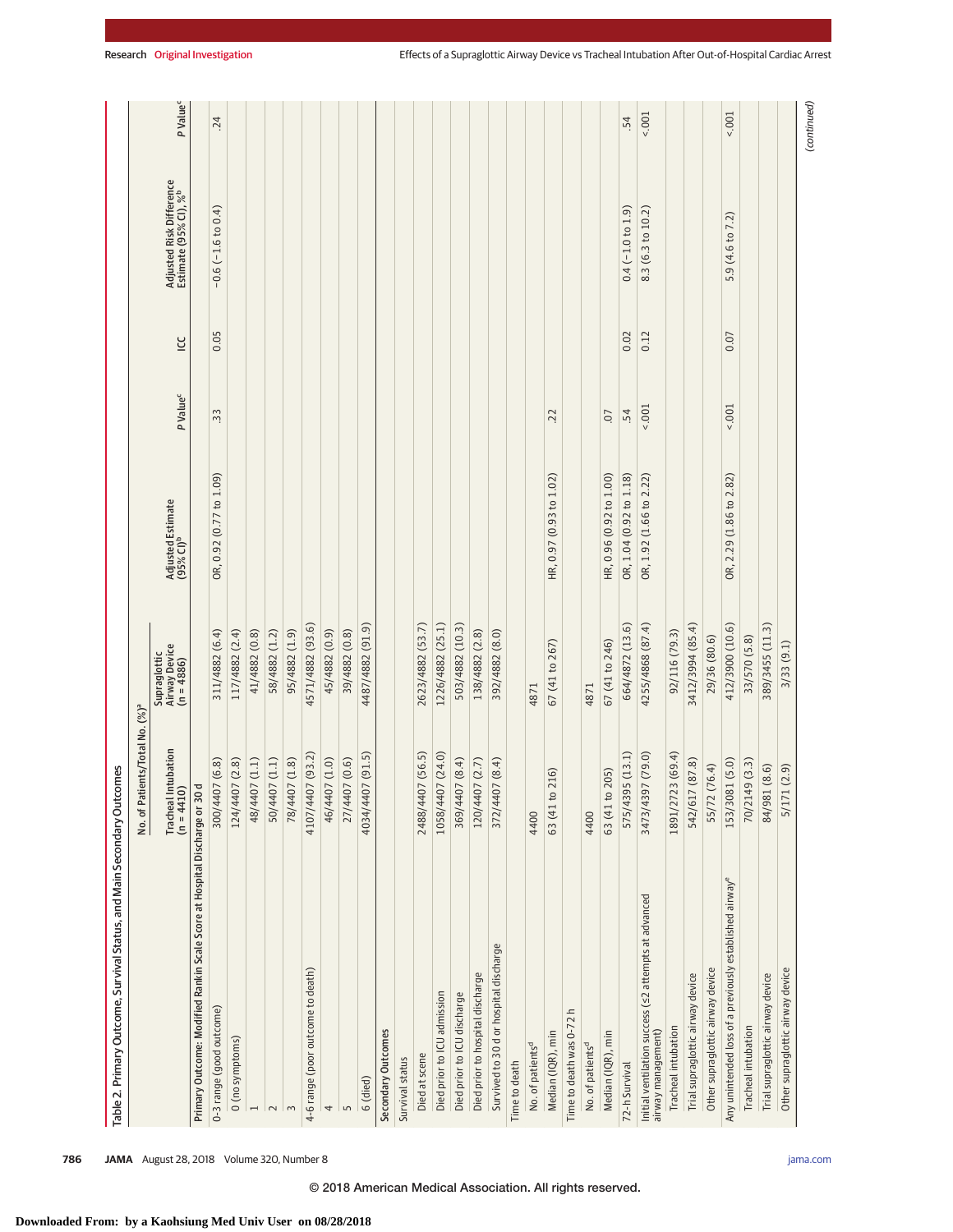| Table 2. Primary Outcome, Survival Status, and Main Secondary Outcomes (continued)                                                                                                                                                                                                                                                                                                                                                                               |                                            |                                                      |                                                                             |                      |          |                                                                                                                             |                      |
|------------------------------------------------------------------------------------------------------------------------------------------------------------------------------------------------------------------------------------------------------------------------------------------------------------------------------------------------------------------------------------------------------------------------------------------------------------------|--------------------------------------------|------------------------------------------------------|-----------------------------------------------------------------------------|----------------------|----------|-----------------------------------------------------------------------------------------------------------------------------|----------------------|
|                                                                                                                                                                                                                                                                                                                                                                                                                                                                  | No. of Patients/Total No. (%) <sup>ª</sup> |                                                      |                                                                             |                      |          |                                                                                                                             |                      |
|                                                                                                                                                                                                                                                                                                                                                                                                                                                                  | <b>Tracheal Intubation</b><br>$(n = 4410)$ | <b>Airway Device</b><br>Supraglottic<br>$(n = 4886)$ | Adjusted Estimate<br>(95% CI) <sup>b</sup>                                  | P Value <sup>c</sup> | <u>ں</u> | Adjusted Risk Difference<br>Estimate (95% CI), % <sup>b</sup>                                                               | P Value <sup>c</sup> |
| Regurgitation at any time                                                                                                                                                                                                                                                                                                                                                                                                                                        | 1072/4372 (24.5)                           | 1268/4865 (26.1)                                     | OR, 1.08 (0.96 to 1.20)                                                     | 21                   | 0.06     | $1.4$ (-0.6 to 3.4)                                                                                                         | 17                   |
| Aspiration at any time                                                                                                                                                                                                                                                                                                                                                                                                                                           | 647/4337 (14.9)                            | 729/4824 (15.1)                                      | OR, 1.01 (0.88 to 1.16)                                                     | 84                   | 0.08     | $0.1$ ( $-1.5$ to $1.8$ )                                                                                                   | 86                   |
| Initial attempt with supraglottic airway device<br>or tracheal intubation                                                                                                                                                                                                                                                                                                                                                                                        |                                            |                                                      |                                                                             |                      |          |                                                                                                                             |                      |
| Regurgitation before                                                                                                                                                                                                                                                                                                                                                                                                                                             | 923/4379 (21.1)                            | 846/4869 (17.4)                                      |                                                                             |                      |          |                                                                                                                             |                      |
| Aspiration before                                                                                                                                                                                                                                                                                                                                                                                                                                                | 589/4355 (13.5)                            | 532/4840 (11.0)                                      |                                                                             |                      |          |                                                                                                                             |                      |
| Regurgitation during or after                                                                                                                                                                                                                                                                                                                                                                                                                                    | 543/4361 (12.5)                            | 875/4857 (18.0)                                      |                                                                             |                      |          |                                                                                                                             |                      |
| Aspiration during or after                                                                                                                                                                                                                                                                                                                                                                                                                                       | 304/4344 (7.0)                             | 473/4829 (9.8)                                       |                                                                             |                      |          |                                                                                                                             |                      |
| Admitted to ED or hospital                                                                                                                                                                                                                                                                                                                                                                                                                                       | 1922/4410 (43.6)                           | 2263/4886 (46.3)                                     |                                                                             |                      |          |                                                                                                                             |                      |
| Return of spontaneous circulation<br>at arrival to ED or hospital                                                                                                                                                                                                                                                                                                                                                                                                | 1249/4404 (28.4)                           | 1495/4880 (30.6)                                     | OR, 1.12 (1.02 to 1.23)                                                     | 02                   | 0.01     | 2.2(0.3 to 4.2)                                                                                                             | $\overline{0}$       |
| Survived to ED discharge                                                                                                                                                                                                                                                                                                                                                                                                                                         | 861/1919 (44.9)                            | 1033/2259 (45.7)                                     |                                                                             |                      |          |                                                                                                                             |                      |
| Abbreviations: ED, emergency department; HR, hazard ratio; ICC, intracluster correlation coefficient;<br>ICU, intensive care unit; IQR, interquartile range; OR, odds ratio.                                                                                                                                                                                                                                                                                     |                                            |                                                      | for clustering.                                                             |                      |          | usual hospital and stratified by emergency medical services provider organization and standard errors adjusted              |                      |
| a Unless otherwise indicated. Patients are grouped by the randomization assignment of the first study paramedic<br>on the scene.                                                                                                                                                                                                                                                                                                                                 |                                            |                                                      | <sup>c</sup> The Wald test was used to make comparisons.                    |                      |          | <sup>d</sup> Patients who survived to ICU discharge but did not consent to active or passive follow-up were censored at ICU |                      |
| standard errors adjusted for clustering. The HRs were adjusted for paramedic experience and distance from<br>Risk differences were obtained by fitting a generalized linear model (binomial family and identity link) and<br><sup>b</sup> The ORs and risk differences were adjusted for stratification factors fitted as fixed effects. The ORs were<br>obtained from a mixed-effects logistic regression model with study paramedic fitted as a random effect. |                                            |                                                      | e Had at least 1 advanced airway management attempt.<br>Rankin Scale score. |                      |          | discharge because research approvals did not permit analysis of subsequent data apart from the modified                     |                      |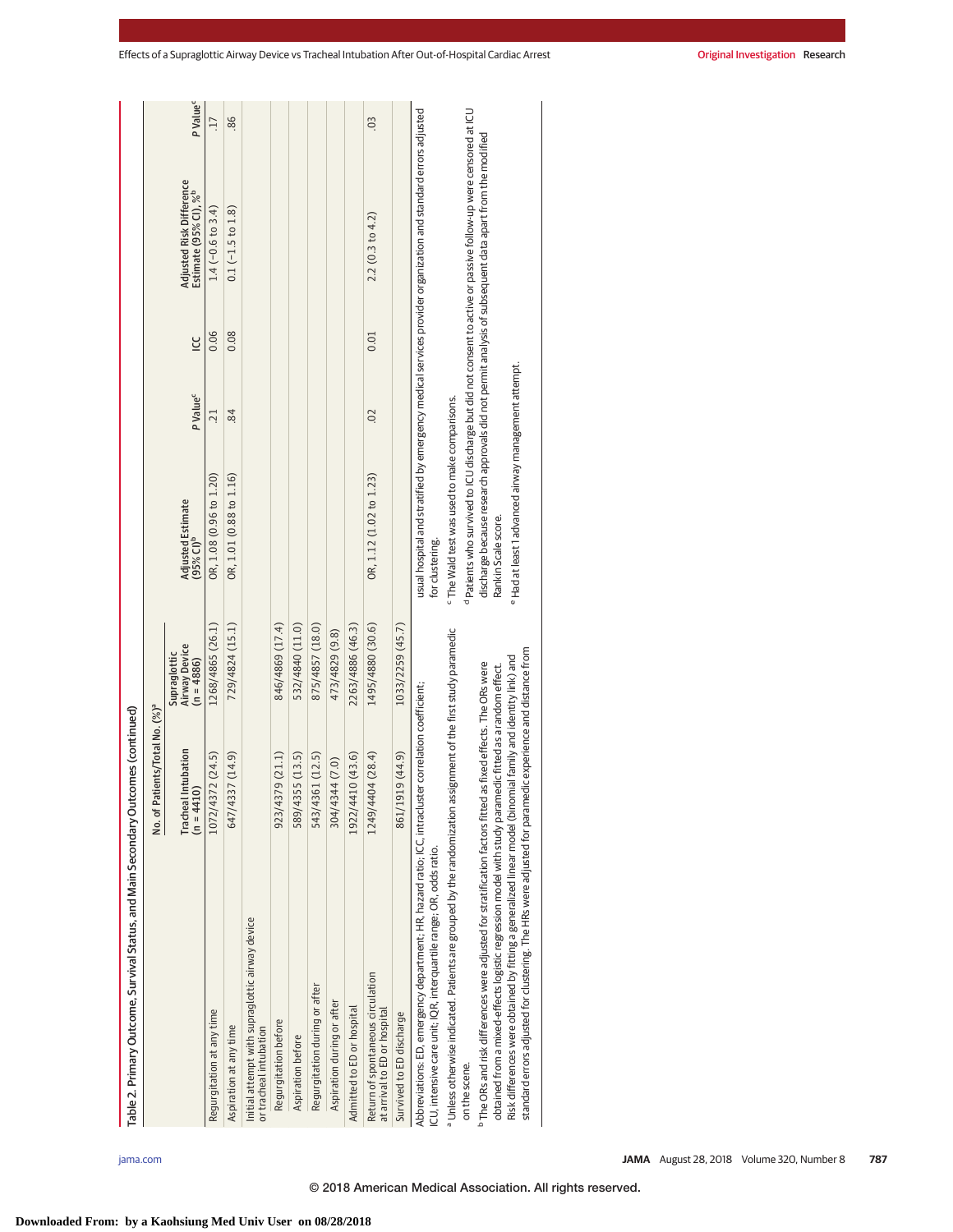### Figure 3. Forest Plot of Primary and Subgroup Analyses

|                                                                    | No. of Patients/Total No. <sup>a</sup> |                                      |                                        | Favors                        | Favors                               |                  |  |
|--------------------------------------------------------------------|----------------------------------------|--------------------------------------|----------------------------------------|-------------------------------|--------------------------------------|------------------|--|
|                                                                    | <b>Tracheal</b><br><b>Intubation</b>   | Supraglottic<br><b>Airway Device</b> | <b>Adiusted Odds</b><br>Ratio (95% CI) | <b>Tracheal</b><br>Intubation | Supraglottic<br><b>Airway Device</b> | P Value          |  |
| Primary analysis for modified Rankin Scale scoreb                  | 300/4407                               | 311/4882                             | $0.92(0.77-1.09)$                      |                               |                                      | .33              |  |
| Subgroup analysis                                                  |                                        |                                      |                                        |                               |                                      |                  |  |
| Utstein comparator <sup>c</sup>                                    | 154/697                                | 177/764                              | $1.04(0.80-1.35)$                      |                               |                                      |                  |  |
| Utstein noncomparator <sup>c</sup>                                 | 130/3658                               | 123/4067                             | $0.84(0.65-1.09)$                      |                               |                                      | .24 <sup>d</sup> |  |
| Out-of-hospital cardiac arrest witnessed by paramedic <sup>e</sup> | 87/556                                 | 76/607                               | $0.78(0.55 - 1.09)$                    |                               |                                      |                  |  |
| Out-of-hospital cardiac arrest not witnessed by paramedice         | 212/3848                               | 235/4271                             | $0.98(0.80-1.20)$                      |                               |                                      | .24 <sup>d</sup> |  |
| Sensitivity analysis for primary outcome <sup>f</sup>              | 300/10741                              | 311/11462                            | $0.96(0.81-1.14)$                      |                               |                                      | .63              |  |
|                                                                    |                                        |                                      |                                        |                               |                                      |                  |  |
|                                                                    |                                        |                                      |                                        | 0.5                           | 1.0                                  | 2.0              |  |

The area of the squares is proportional to the number of patients included. The odds ratios were estimated from a mixed-effects logistic regression model with stratification factors fitted as fixed effects and study paramedic as a random effect. The Wald test was used for the P value comparisons. Patients are grouped by the randomization assignment of the first study paramedic on the scene. A breakdown of the modified Rankin Scale scores in the form of horizontally stacked bar charts appears in eFigure 2 in Supplement 2.

<sup>a</sup> No. of patients with a modified Rankin Scale score in the range of 0 to 3 (good outcome).

<sup>b</sup> There were missing data for 7 patients (3 in the tracheal intubation group and 4 in the supraglottic airway device group).

<sup>c</sup> The Utstein comparator includes patients with an out-of-hospital cardiac

arrest with a likely cardiac cause that is witnessed and has an initial rhythm amenable to defibrillation. For the Utstein comparator and noncomparator analyses, there were missing data for 103 patients (52 in the tracheal intubation group and 51 in the supraglottic airway device group).

Odds Ratio (95% CI)

<sup>d</sup> Indicates a P value for interaction.

- <sup>e</sup> The not witnessed group includes all arrests not witnessed by a study paramedic. For the witnessed and not witnessed analyses, there were missing data for 7 patients (3 in the tracheal intubation group and 4 in the supraglottic airway device group).
- <sup>f</sup> Includes patients treated by a study paramedic who were not resuscitated. There were missing data for 4 patients (1 in the tracheal intubation group and 3 in the supraglottic airway device group).

The median time to death was not significantly different between the groups (67 minutes for the supraglottic airway device in 4871 patients vs 63 minutes for tracheal intubation in 4400 patients), and neither was the compression fraction in a very small sample of 66 patients (median of 86% [interquartile range, 81%-91%] in 34 patients for the supraglottic airway device vs median of 83% [interquartile range, 74%- 89%] in 32 patients for tracheal intubation (*P* = .14; eTable 6 in [Supplement 2\)](https://jama.jamanetwork.com/article.aspx?doi=10.1001/jama.2018.11597&utm_campaign=articlePDF%26utm_medium=articlePDFlink%26utm_source=articlePDF%26utm_content=jama.2018.11597).

# **Discussion**

In this pragmatic, multicenter, cluster RCT, no significant difference was found between tracheal intubation and the supraglottic airway device for the primary outcome of modified Rankin Scale score (range, 0-3; good outcome) at hospital discharge or 30 days after an out-of-hospital cardiac arrest for all trial patients.

Patients with a short duration of cardiac arrest and who receive bystander resuscitation, defibrillation, or both, are considerably more likely to survive and are also less likely to require advanced airway management.<sup>22</sup> This problem of confounding by indication is an important limitation of many large observational studies that show an association between advanced airway management and poor outcome in out-of-hospital cardiac arrest.<sup>23</sup> This study found that 21.1% (360/1704) of patients who did not receive advanced airway management achieved a good outcome compared with 3.3% (251/7576) of patients who received advanced airway management.

Paramedics randomized to use tracheal intubation were less likely to use advanced airway management than paramedics randomized to use the supraglottic airway device. Tracheal intubation is a more complex skill than supraglottic airway device insertion and requires 2 practitioners, additional equipment, and good access to the patient's airway<sup>24</sup>; however, out-of-hospital cardiac arrest often occurs in locations where patient access is challenging.

Tracheal intubation has been associated with potential harms including unrecognized esophageal intubation, lengthy pauses in chest compressions, and overventilation.<sup>25,26</sup> No evidence of a difference in compression fraction was found in a small subsample of the enrolled patients, but the potential for harm associated with tracheal intubation persists.

At the outset, it was expected that most patients with a favorable outcome would not receive advanced airway management, and that some crossover would occur. For these reasons, 2 exploratory sensitivity analyses were prespecified only in patients who received advanced airway management, even though these analyses are susceptible to bias.<sup>27</sup>

Patients who received advanced airway management were similar in the 2 groups (eTable 1 and eTable 2 in Supplement [2\)](https://jama.jamanetwork.com/article.aspx?doi=10.1001/jama.2018.11597&utm_campaign=articlePDF%26utm_medium=articlePDFlink%26utm_source=articlePDF%26utm_content=jama.2018.11597), and a strategy of using a supraglottic airway device first was associated with better outcomes whenever advanced airway management was undertaken by a trial paramedic (eTable 4); however, the between-group difference was less than the prespecified clinically important difference and less than the minimally important difference of approximately 3% reported by others.<sup>28</sup>

The strategy of using a supraglottic airway device first also achieved initial ventilation success more often. Although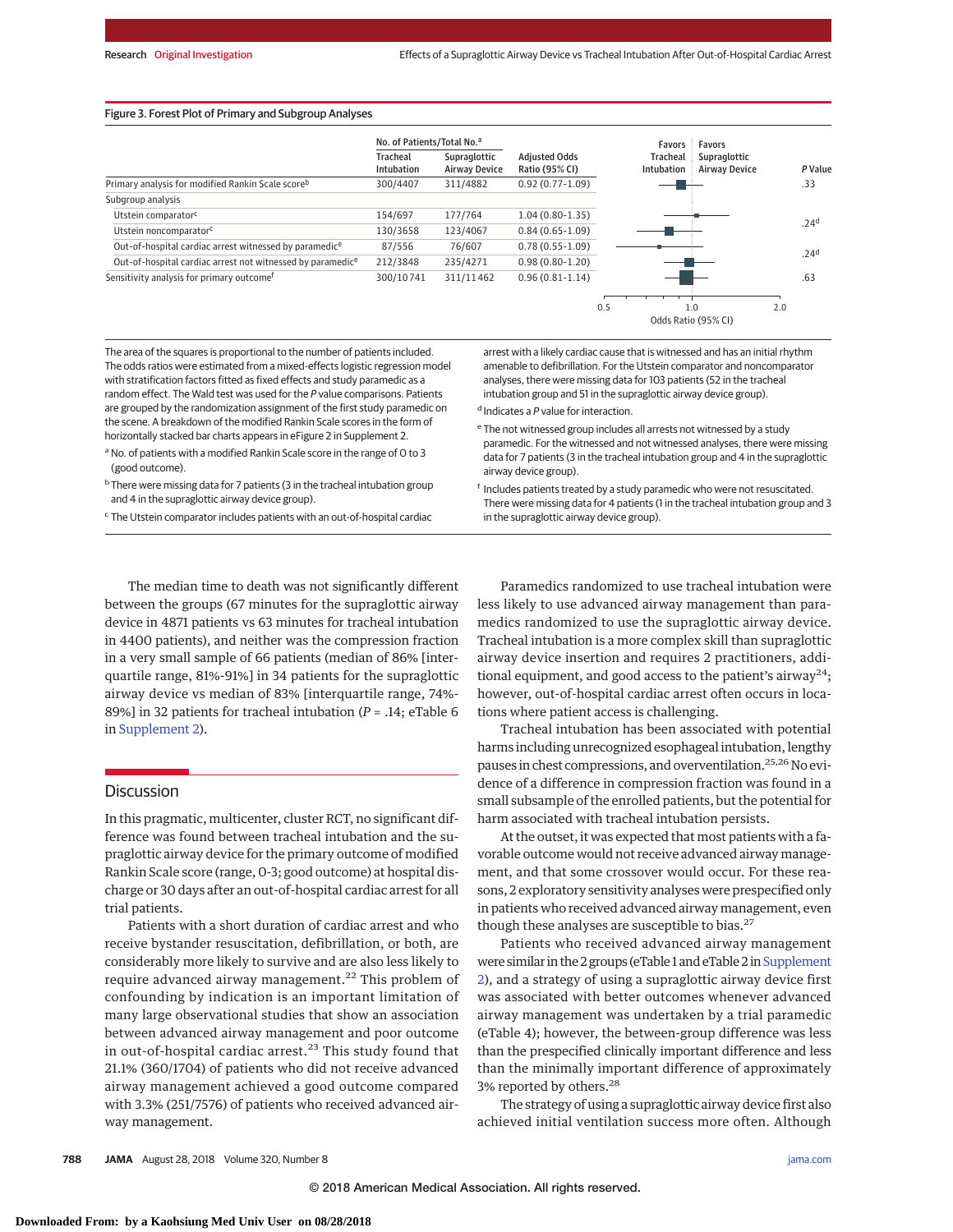regurgitation and aspiration occurred with similar frequency overall, regurgitation and aspiration during or after advanced airway management were significantly more common in the supraglottic airway device group. Conversely, patients in the tracheal intubation group were significantly more likely to regurgitate and aspirate before advanced airway management, possibly due to less frequent use of advanced techniques to secure the airway in this group and the increased time required for tracheal intubation compared with insertion of a supraglottic airway device.

A recent RCT of French and Belgian patients with out-ofhospital cardiac arrest that compared bag-mask ventilation with tracheal intubation delivered by physicians as part of an EMS team proved inconclusive.<sup>29</sup> To our knowledge, no RCT has compared bag-mask ventilation with a supraglottic airway device in patients with out-of-hospital cardiac arrest.

Reported rates of ventilation and tracheal intubation success have been higher in previous studies<sup>29-31</sup>; however, these rates were based on selected populations and practitioners with greater training and experience, including physicians. The current study reflects both the reality of current paramedic practice in England, and the challenges of airway management in a patient group for which regurgitation and poor airway access are common.

Any unintended loss of a previously established airway occurred twice as frequently in the supraglottic airway device group than in the tracheal intubation group. There are some patients with cardiac arrest for whom effective ventilation cannot be achieved with basic airway management techniques or with a supraglottic airway device, and for whom tracheal intubation may be the only way of achieving effective ventilation. The exact role of different advanced airway management techniques in adults with out-of-hospital cardiac arrest, and the associated implications for skill acquisition and maintenance, remain to be determined.

airway management, and the use of advanced airway management was greater among paramedics in the supraglottic airway device group compared with those in the tracheal intubation group, which could result in confounding by indication.<sup>32</sup>

Second, there was an imbalance in the number of patients in the 2 groups, probably due to unequal distribution of a small number of paramedics who recruited considerably more patients than the average; however, it was not possible to stratify for this because these individuals could not be identified in advance.

Third, there was crossover between groups, which was inevitable on practical and ethical grounds.

Fourth, although other elements of care (eg, initial basic airway management and subsequent on-scene and in-hospital care, such as targeted temperature management and access to angiography) followed established guidelines, betweengroup differences in these factors could have influenced the findings.

Fifth, the participating paramedics were volunteers, and their airway skills may not be representative of those who chose not to participate in the study.

Sixth, the findings are applicable to use of the particular supraglottic airway device in countries with similar EMS provision to England where paramedics treat most patients with out-of-hospital cardiac arrest. The findings may not be applicable in countries with physician-led EMS provision or to another supraglottic airway device that may have different characteristics. However, the principles underpinning the insertion and function of all supraglottic airway devices are similar.

# **Conclusions**

Limitations

This study has several limitations. First, the trial population included patients who did and did not receive advanced

Among patients with out-of-hospital cardiac arrest, randomization to a strategy of advanced airway management with a supraglottic airway device compared with tracheal intubation did not result in a favorable functional outcome at 30 days.

# ARTICLE INFORMATION

**Accepted for Publication:** July 30, 2018.

**Author Affiliations:** University of the West of England, Glenside Campus, Bristol (Benger, Kirby, Voss); South Western Ambulance Service NHS Foundation Trust, Exeter, England (Kirby, Black, Robinson, South); Department of Surgery and Cancer, Imperial College Healthcare NHS Trust, London, England (Brett); Clinical Trials and Evaluation Unit, Bristol Trials Centre, Bristol Medical School, University of Bristol, Bristol, England (Clout, Lazaroo, Reeves, Scott, Smartt, Taylor, Rogers); Bristol Medical School, University of Bristol, Bristol, England (Nolan, Taylor); Department of Anaesthesia, Royal United Hospital, Bath, England (Nolan); CLAHRC West, Whitefriars, Bristol, England (Scott); Health Economics Research Centre, Nuffield Department of Population Health, University of Oxford, Oxford, England (Stokes, Wordsworth); Intensive Care Unit, University

Hospitals Bristol NHS Foundation Trust, Bristol, England (Thomas).

**Author Contributions:** Drs Benger and Rogers had full access to all of the data in the study and take responsibility for the integrity of the data and the accuracy of the data analysis.

Concept and design: Benger, Black, Brett, Nolan, Reeves, Robinson, South, Stokes, Thomas, Voss, Rogers.

Acquisition, analysis, or interpretation of data: Benger, Kirby, Brett, Clout, Lazaroo, Nolan, Reeves, Scott, Smartt, Stokes, Taylor, Thomas, Voss,

Wordsworth, Rogers. Drafting of the manuscript: Benger, Kirby, Lazaroo, Voss, Rogers.

Critical revision of the manuscript for important intellectual content: Benger, Black, Brett, Clout, Lazaroo, Nolan, Reeves, Robinson, Scott, Smartt, South, Stokes, Taylor, Thomas, Voss, Wordsworth, Rogers.

Statistical analysis: Lazaroo, Scott, Smartt, Rogers.

Obtained funding: Benger, Black, Reeves, Robinson, Voss, Wordsworth, Rogers.

Administrative, technical, or material support: Black, Clout, Nolan, Robinson, Taylor, Thomas, Voss, Rogers.

Supervision: Benger, Black, Brett, South, Voss, Wordsworth, Rogers.

**Conflict of Interest Disclosures:** The authors have completed and submitted the ICMJE Form for Disclosure of Potential Conflicts of Interest. Dr Nolan reported being the editor-in-chief of Resuscitation for which he receives honoraria. Dr Reeves reported salary support from grants from the National Institute for Health Research. Dr Rogers reported salary support from a British Heart Foundation grant until March 2017. No other disclosures were reported.

**Funding/Support:** The trial was funded by the National Institute for Health Research (NIHR) Health Technology Assessment Programme (project No. 12/167/102), and supported by the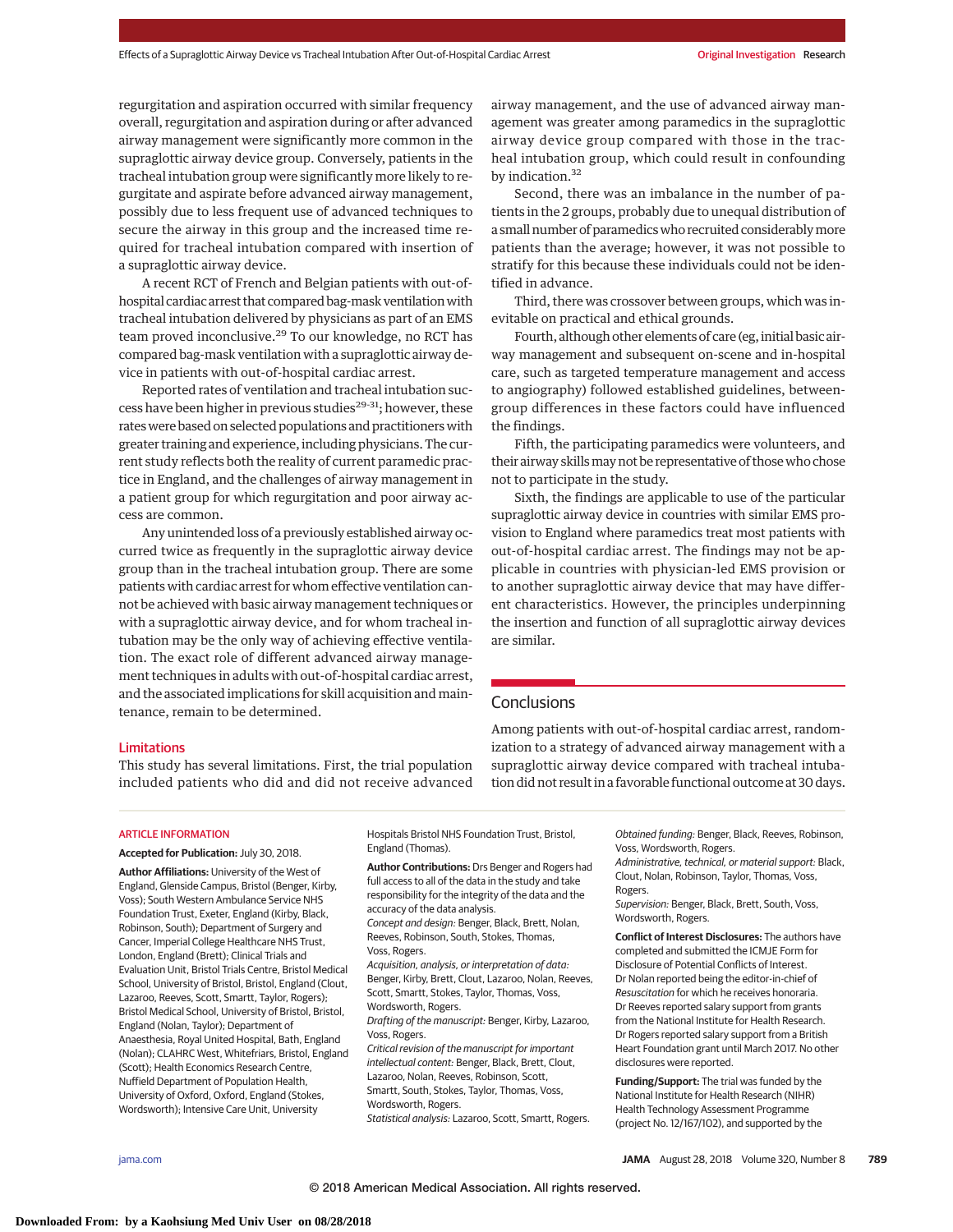NIHR Comprehensive Research Networks. The study was not funded by any commercial organization or equipment manufacturer. This study was designed and performed in collaboration with the Clinical Trials and Evaluation Unit, a UK Clinical Research Collaboration– registered clinical trials unit which, as part of the Bristol Trials Centre, is in receipt of NIHR clinical trials unit support funding.

**Role of the Funder/Sponsor:** The funders had no role in the design and conduct of the study; collection, management, analysis, and interpretation of the data; preparation, review, or approval of the manuscript; and decision to submit the manuscript for publication.

**Disclaimer:** The views and opinions expressed in this report are those of the authors and do not necessarily reflect those of the Health Technology Assessment Programme, the NIHR, National Health Service, or the Department of Health and Social Care.

**Additional Contributions:** We acknowledge the following persons for their contributions: Megan Rhys, BSc (Hons) (South Western Ambulance Service NHS Foundation Trust, Exeter), the lead research paramedic in the feasibility study, supported paramedic engagement, and provided expertise when developing the protocol (no compensation was received); Rachel Brophy, MSc, Jenny Lamb, BA (Hons), and Abby Willcox, PhD (Clinical Trials and Evaluation Unit, Bristol Medical School, University of Bristol), assistant clinical trial coordinators and managed patient follow-up (no compensation was received); Adam Wallis, Tom Hill, MA, and Tony West, AAT (South Western Ambulance Service NHS Foundation Trust, Exeter), provided financial management (no compensation was received); Jonathan Green, MRes (South Western Ambulance Service NHS Foundation Trust, Exeter), Helen Hall, MCoP (East of England Ambulance Service NHS Trust, Melbourn), Richard Pilbery, MSc (Yorkshire Ambulance Service NHS Trust, Wakefield), and Gregory Adam Whitley, MSc (East Midlands Ambulance Service NHS Trust, Nottingham), research paramedics for each respective institution, delivered regional paramedic recruitment and training, patient screening, and data collection (funded by the NIHR grant); Theresa Foster, BSc (Hons) (East of England Ambulance Service NHS Trust, Melbourn), research manager and provided research support and governance (no compensation was received); Jane Shewan, MSc (Yorkshire Ambulance Service NHS Trust, Wakefield), head of research and provided research support and governance (no compensation was received); Anne Spaight, MA (East Midlands Ambulance Service NHS Trust, Nottingham), head of clinical governance, audit, and research for this institution and provided research support and governance (no compensation was received); Marcus Bailey, BSc (Hons) (East of England Ambulance Service NHS Trust, Melbourn), paramedic consultant for this institution and acted as ambulance service principal investigator (no compensation was received); Steven Dykes, MB ChB (Yorkshire Ambulance Service NHS Trust, Wakefield), deputy medical director for this institution and acted as ambulance service principal investigator (no compensation was received); A. Niroshan Siriwardena, PhD (East Midlands Ambulance Service NHS Trust, Nottingham), research lead for this institution and acted as

ambulance service principal investigator (no compensation was received); Lisa Grimmer, BSc, and Katie Sweet, BSc (Hons) (University Hospitals Bristol NHS Foundation Trust, Bristol), and Rosalyn Squire, BSc (University Hospitals Plymouth NHS Trust, Plymouth), regional research nurses in southwestern region and coordinated and supported data collection for participating study hospitals (funded by the NIHR grant); Prematie Andreou, BSc (Hons) (University Hospitals of Leicester NHS Trust, Leicester), and Lucy Ryan, MNurSci (Nottingham University Hospitals NHS Trust, Nottingham), regional research nurses in East Midlands region and coordinated and supported data collection for participating study hospitals (funded by the NIHR grant); Sara Jones, BSc (Hons) (Cambridge University Hospitals NHS Foundation Trust, Cambridge), regional research nurse in eastern region and coordinated and supported data collection for participating study hospitals (funded by the NIHR grant); Helen Foot, BA (Hons) (Sheffield Teaching Hospitals NHS Foundation Trust, Sheffield), regional research nurse in Yorkshire region and coordinated and supported data collection for participating study hospitals (funded by the NIHR grant); Simon Gates, PhD (University of Birmingham, Birmingham), trial steering committee chair and independent member, Charles Deakin, MD (University of Southampton, Southampton), Gavin D. Perkins, MD (University of Warwick, Coventry), and Jasmeet Soar, FRCA (Southmead Hospital, North Bristol NHS Trust, Bristol), independent members, and Keith Douglas and Margaret Douglas, patient representatives and independent members of the trial steering committee (each received reimbursement of travel expenses incurred during attendance at oversight meetings); Gordon Taylor, DPhil (University of Exeter Medical School, Exeter), data and safety monitoring committee chair and independent member, Richard Lyon, MD (NHS Lothian, Edinburgh), Andrew Newton, PhD (College of Paramedics, Bridgwater), Tom Quinn, MPhil (Kingston University and St George's, University of London, London), and Helen Snooks, PhD (Swansea University, Swansea), independent members of the data and safety monitoring committee (each received reimbursement of travel expenses incurred during attendance at oversight meetings).

#### **REFERENCES**

**1**. Hawkes C, Booth S, Ji C, et al; OHCAO Collaborators. Epidemiology and outcomes from out-of-hospital cardiac arrests in England. Resuscitation. 2017;110:133-140. doi[:10.1016/j](https://dx.doi.org/10.1016/j.resuscitation.2016.10.030) [.resuscitation.2016.10.030](https://dx.doi.org/10.1016/j.resuscitation.2016.10.030)

**2**. Jentzer JC, Clements CM, Wright RS, White RD, Jaffe AS. Improving survival from cardiac arrest: a review of contemporary practice and challenges. Ann Emerg Med. 2016;68(6):678-689. doi[:10](https://dx.doi.org/10.1016/j.annemergmed.2016.05.022) [.1016/j.annemergmed.2016.05.022](https://dx.doi.org/10.1016/j.annemergmed.2016.05.022)

**3**. Monsieurs KG, Nolan JP, Bossaert LL, et al; ERC Guidelines 2015 Writing Group. European Resuscitation Council guidelines for resuscitation 2015: section 1: executive summary. Resuscitation. 2015;95:1-80. doi[:10.1016/j.resuscitation.2015.07.038](https://dx.doi.org/10.1016/j.resuscitation.2015.07.038)

**4**. Gwinnutt CL. Should we intubate patients during cardiopulmonary resuscitation? BMJ. 2017; 357:j1772. doi[:10.1136/bmj.j1772](https://dx.doi.org/10.1136/bmj.j1772)

**5**. Soar J, Nolan JP. Airway management in cardiopulmonary resuscitation. Curr Opin Crit Care.

#### 2013;19(3):181-187. doi[:10.1097/MCC](https://dx.doi.org/10.1097/MCC.0b013e328360ac5e) [.0b013e328360ac5e](https://dx.doi.org/10.1097/MCC.0b013e328360ac5e)

**6**. Hasegawa K, Hiraide A, Chang Y, Brown DFM. Association of prehospital advanced airway management with neurologic outcome and survival in patients with out-of-hospital cardiac arrest. JAMA. 2013;309(3):257-266. doi[:10.1001/jama.2012.187612](https://jama.jamanetwork.com/article.aspx?doi=10.1001/jama.2012.187612&utm_campaign=articlePDF%26utm_medium=articlePDFlink%26utm_source=articlePDF%26utm_content=jama.2018.11597)

**7**. Fouche PF, Simpson PM, Bendall J, Thomas RE, Cone DC, Doi SA. Airways in out-of-hospital cardiac arrest: systematic review and meta-analysis. Prehosp Emerg Care. 2014;18(2):244-256. doi[:10](https://dx.doi.org/10.3109/10903127.2013.831509) [.3109/10903127.2013.831509](https://dx.doi.org/10.3109/10903127.2013.831509)

**8**. Kurola J, Harve H, Kettunen T, et al. Airway management in cardiac arrest—comparison of the laryngeal tube, tracheal intubation and bag-valve mask ventilation in emergency medical training. Resuscitation. 2004;61(2):149-153. doi[:10.1016/j](https://dx.doi.org/10.1016/j.resuscitation.2004.01.014) [.resuscitation.2004.01.014](https://dx.doi.org/10.1016/j.resuscitation.2004.01.014)

**9**. Cook T, Howes B. Supraglottic airway devices: recent advances. Contin Educ Anaesth Crit Care Pain. 2011;11(2):56-61. doi[:10.1093/bjaceaccp/mkq058](https://dx.doi.org/10.1093/bjaceaccp/mkq058)

**10**. Wang HE, Szydlo D, Stouffer JA, et al; ROC Investigators. Endotracheal intubation versus supraglottic airway insertion in out-of-hospital cardiac arrest. Resuscitation. 2012;83(9):1061-1066. doi[:10.1016/j.resuscitation.2012.05.018](https://dx.doi.org/10.1016/j.resuscitation.2012.05.018)

**11**. Taylor J, Black S, J Brett S, et al. Design and implementation of the AIRWAYS-2 trial: a multi-centre cluster randomised controlled trial of the clinical and cost effectiveness of the i-gel supraglottic airway device versus tracheal intubation in the initial airway management of out of hospital cardiac arrest. Resuscitation. 2016; 109:25-32. doi[:10.1016/j.resuscitation.2016.09.016](https://dx.doi.org/10.1016/j.resuscitation.2016.09.016)

**12**. Joint Royal Colleges Ambulance Liaison Committee. Clinical Practice Guidelines: 2016. London, England: Class Publishing; 2016.

**13**. Duckett J, Fell P, Han K, Kimber C, Taylor C. Introduction of the I-gel supraglottic airway device for prehospital airway management in a UK ambulance service. Emerg Med J. 2014;31(6):505- 507. doi[:10.1136/emermed-2012-202126](https://dx.doi.org/10.1136/emermed-2012-202126)

**14**. Häske D, Schempf B, Gaier G, Niederberger C. Performance of the i-gel™ during pre-hospital cardiopulmonary resuscitation. Resuscitation. 2013; 84(9):1229-1232. doi[:10.1016/j.resuscitation](https://dx.doi.org/10.1016/j.resuscitation.2013.04.025) [.2013.04.025](https://dx.doi.org/10.1016/j.resuscitation.2013.04.025)

**15**. Whitehead L, Perkins GD, Clarey A, Haywood KL. A systematic review of the outcomes reported in cardiac arrest clinical trials: the need for a core outcome set. Resuscitation. 2015;88:150-157. doi[:10.1016/j.resuscitation.2014.11.013](https://dx.doi.org/10.1016/j.resuscitation.2014.11.013)

**16**. Rittenberger JC, Raina K, Holm MB, Kim YJ, Callaway CW. Association between cerebral performance category, modified Rankin Scale, and discharge disposition after cardiac arrest. Resuscitation. 2011;82(8):1036-1040. doi[:10.1016](https://dx.doi.org/10.1016/j.resuscitation.2011.03.034) [/j.resuscitation.2011.03.034](https://dx.doi.org/10.1016/j.resuscitation.2011.03.034)

**17**. Christenson J, Andrusiek D, Everson-Stewart S, et al; Resuscitation Outcomes Consortium Investigators. Chest compression fraction determines survival in patients with out-of-hospital ventricular fibrillation. Circulation. 2009;120(13): 1241-1247. doi[:10.1161/CIRCULATIONAHA.109.852202](https://dx.doi.org/10.1161/CIRCULATIONAHA.109.852202)

**18**. Benger J, Coates D, Davies S, et al. Randomised comparison of the effectiveness of the laryngeal mask airway supreme, i-gel and current practice in the initial airway management of out of hospital